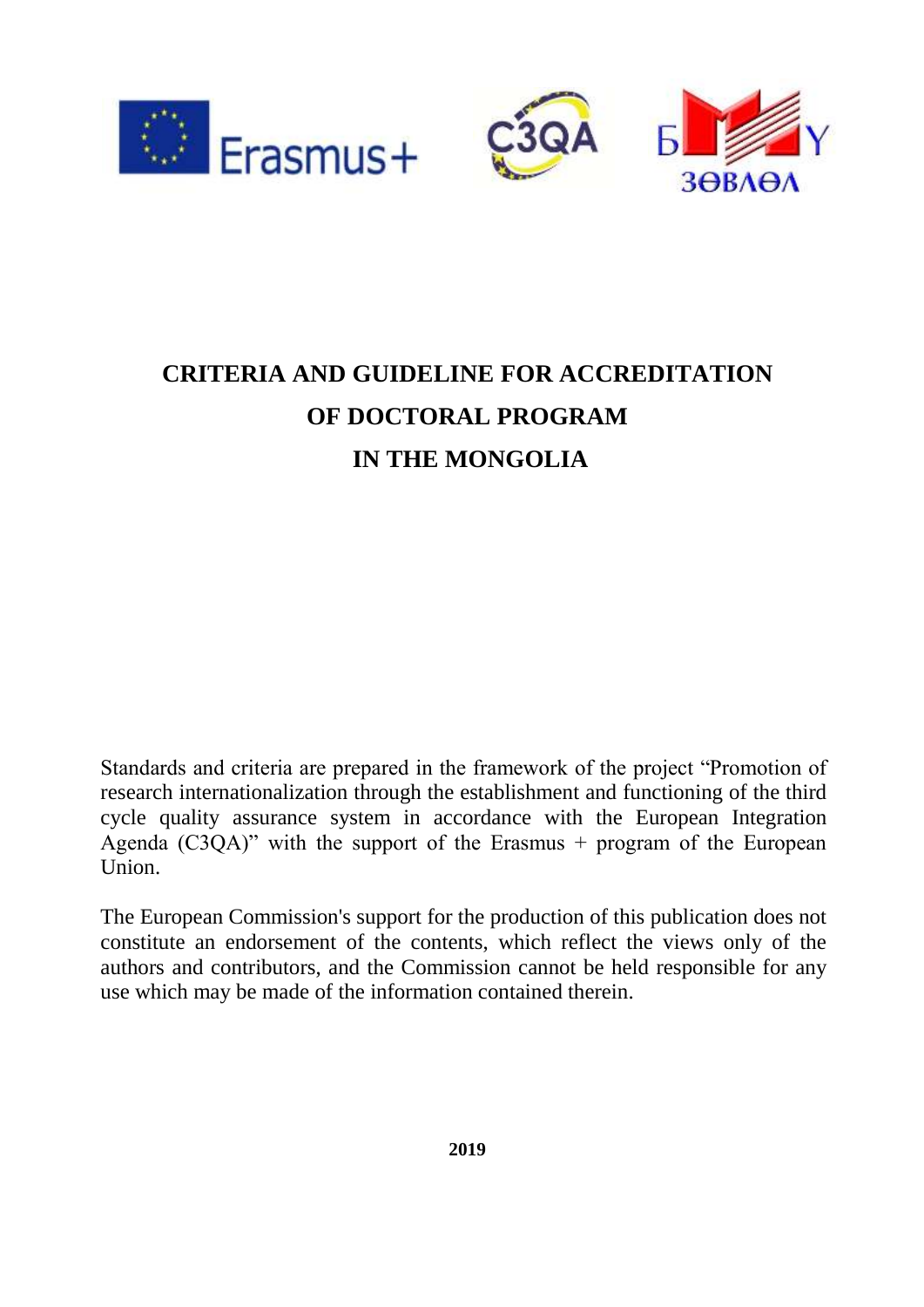# **Contents**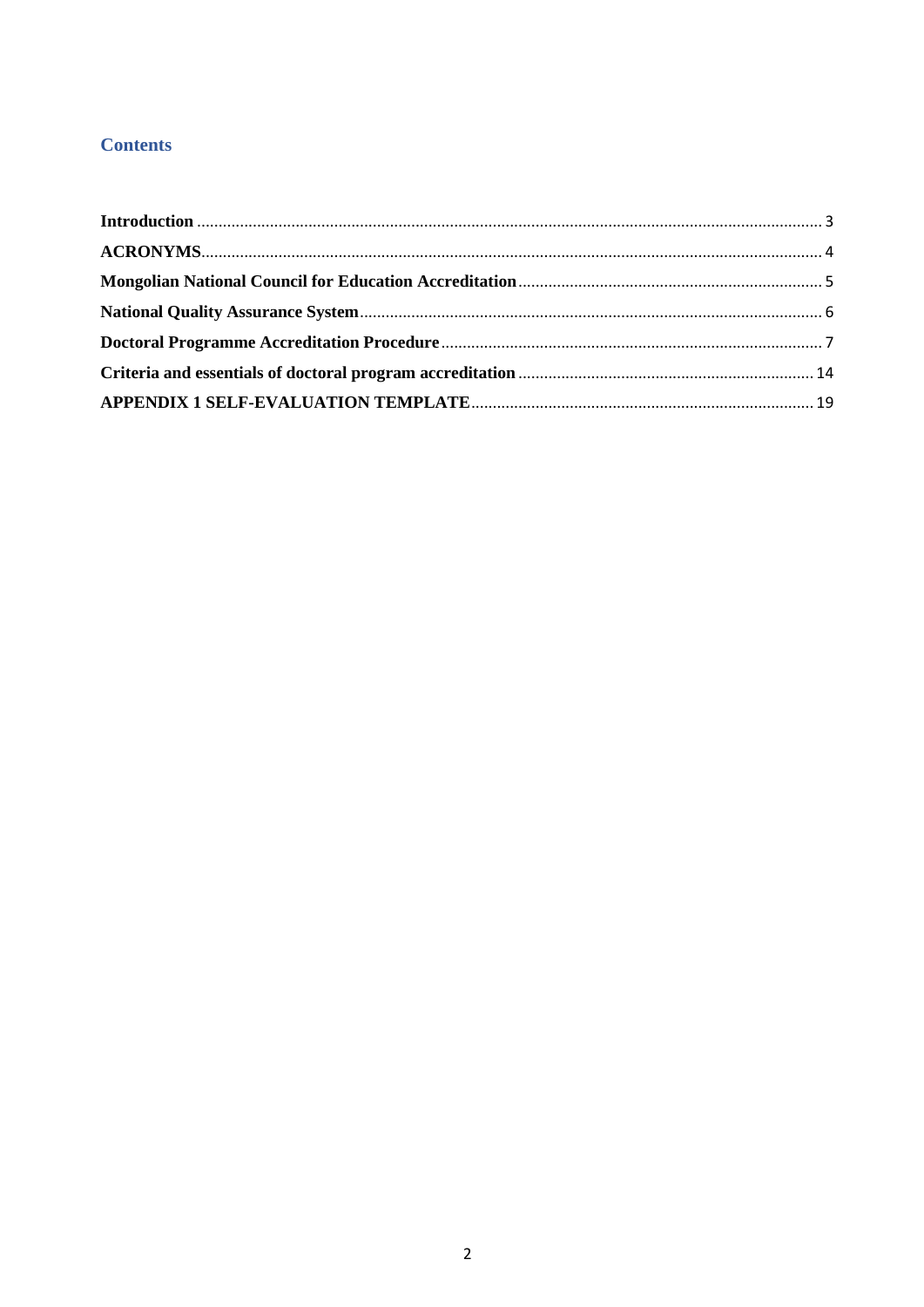# <span id="page-2-0"></span>**Introduction**

The current document is produced in the framework of the Erasmus+ "Promoting internationalization of research through establishment and operationalization of Cycle 3 Quality Assurance System in line with the European Integration" (C3QA) project.

The document is developed by the Mongolian National Council for Education Accreditation (MNCEA). It gives a comprehensive description of quality assurance framework of doctoral education.

While developing the document, MNCEA has assumed as a basis the following factors:

- 1. Needs assessment and situational analysis of the Mongolian doctoral education;
- 2. Current trends in European Higher Education Area (EHEA) and the European Research Area (ERA);
- 3. Recommendations and observations provided by the C3QA project partners (local, international).

MNCEA would also like to express its deep gratitude to C3QA project partners for their helpful insights in document drafting and review processes.

Any feedback or suggestions regarding the document would be much appreciated. They can be addressed to MNCEA at the following:

E-mail: accmon@mongolnet.mn

Phone: (+976) 70109391

Fax: (+976) 70104507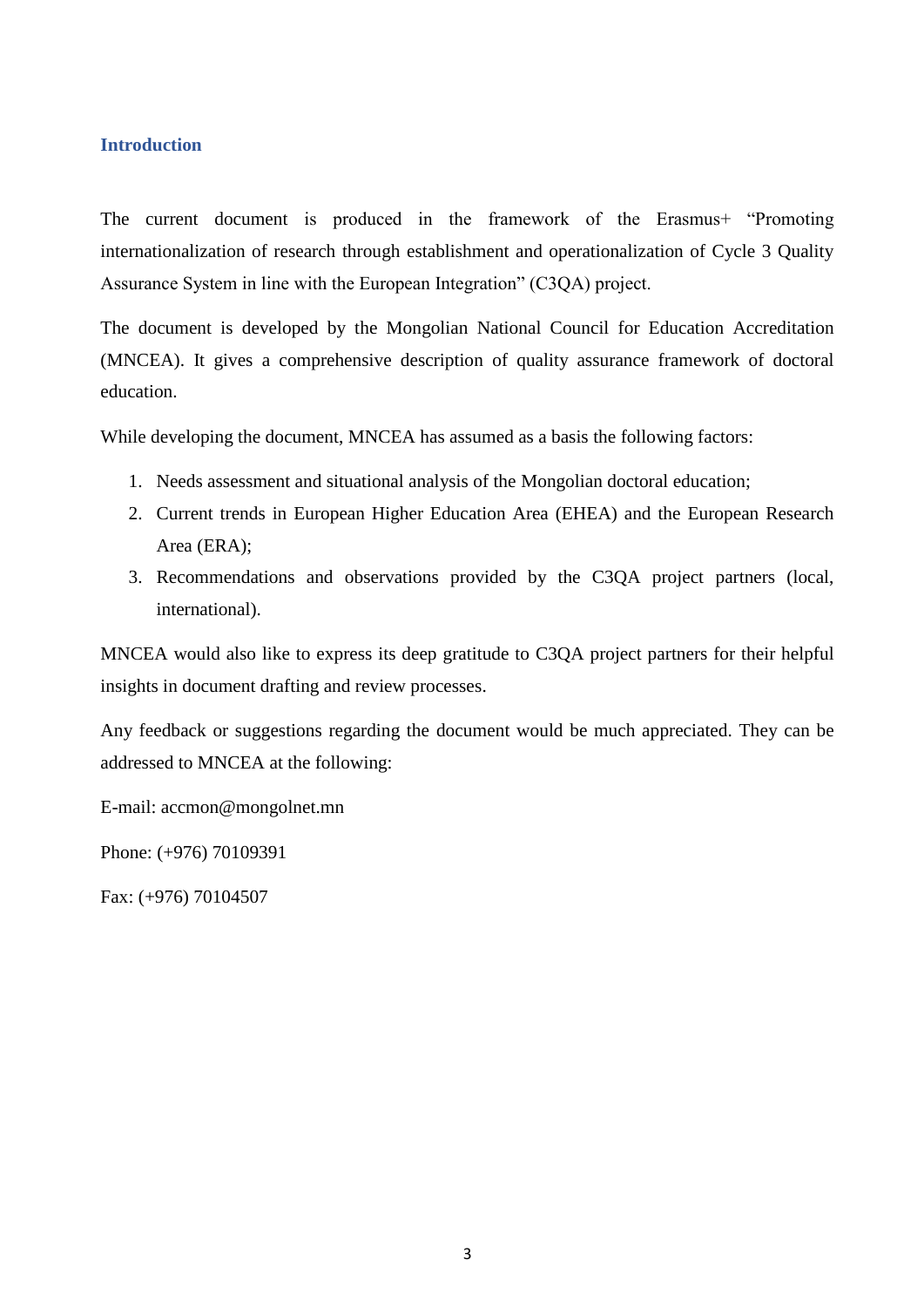# <span id="page-3-0"></span>**ACRONYMS**

| <b>MNCEA</b> | Mongolian National Council for Education Accreditation |  |  |
|--------------|--------------------------------------------------------|--|--|
| HE           | Higher education                                       |  |  |
| <b>HEI</b>   | Higher education institution                           |  |  |
| <b>OA</b>    | <b>Quality assurance</b>                               |  |  |
| R&D          | Research and development                               |  |  |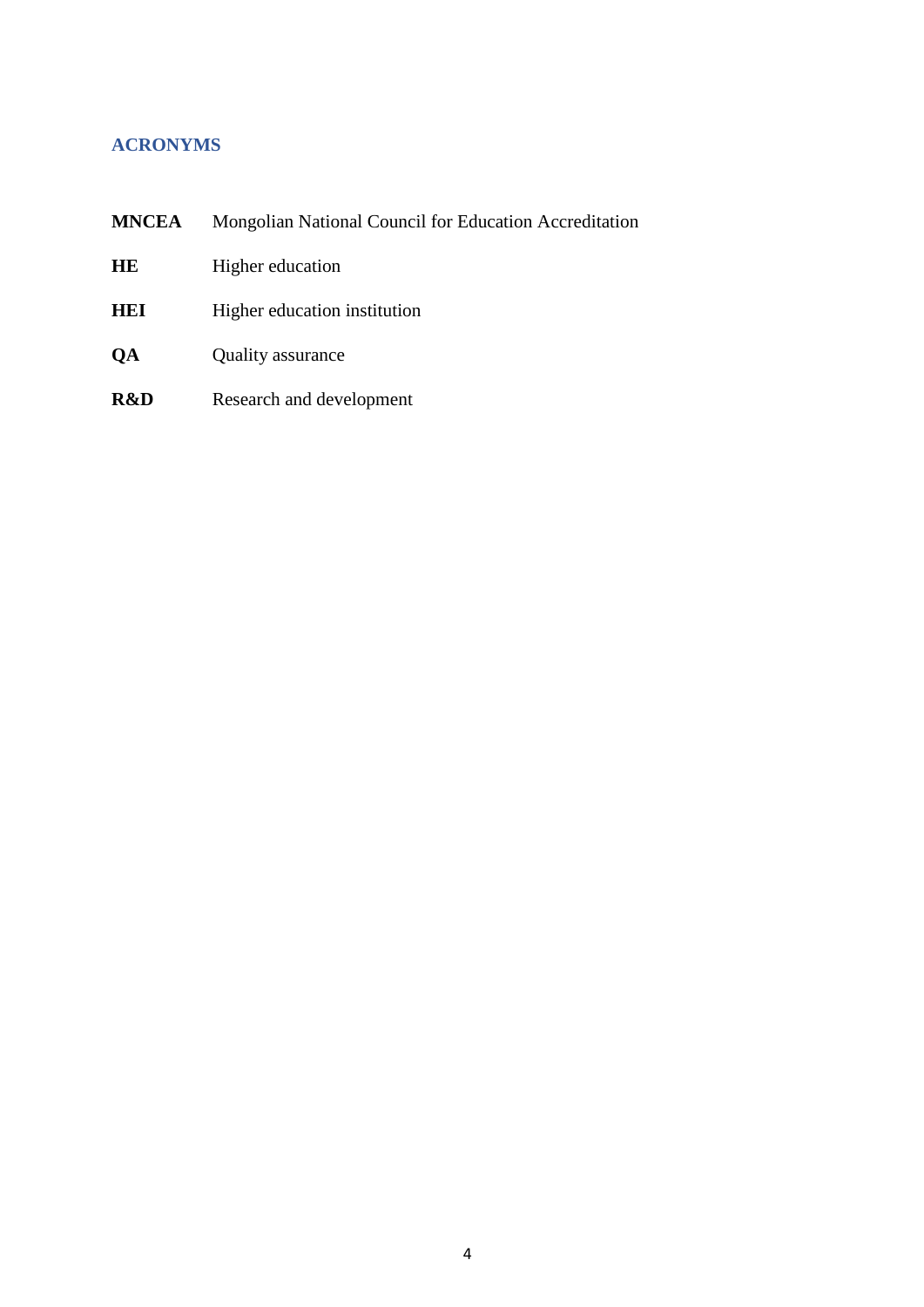# <span id="page-4-0"></span>**Mongolian National Council for Education Accreditation**

According to the Education Law approved in 1995, "The accreditation body for educational institution shall have the right to make accreditation analysis on the educational work and training by the elementary, middle and tertiary educational institutions and to ensure that they meet the requirements of the accreditation and shall be a legal entity to be fully funded by their activities," The law provides the legal basis of accreditation process in the education sector. The government of Mongolia chartered the Mongolian National Council for Education Accreditation by Resolution No. 240 of 1997, and passed its rule. Though, MNCEA was chartered by the government its administration based co-governing structure by the government and public. For example, the Governing Council, the Accreditation Council and Specialized Councils are composed of government, non-governmental organizations, and other stakeholders, and its independent assessments are conducted by authorized experts.

In Article 26 of the Law on Education revised in 2016, the following four provisions of the "Accreditation" section have been added to the MNCEA status and legal status.

26.5. The accreditation body of the educational training organization is the National Council for Education Accreditation.

26.6. Mongolian national council for education accreditation is responsible for setting accreditation criteria and procedures and registering to institution of accreditation of training programs.

26.7. The government will assist Education Accreditation Council to provide the accreditation body guidance and coordination.

26.8. The foreign accreditation body will be registered and approved by the National Accreditation Council.

In addition, Article 39.14 attached that "MNCEA shall be financed from the state budget for a portion of the proceeds based on the performance and performance. Though, the amount of service fees shall be set by the Governing Board of the MNCEA."

According to the Government of Mongolia in 288 on 2018, the regulation of the Education Accreditation Organization approved MNCEA became the National Center for Accreditation and implemented the organizational and program accreditation and expanded its role to grant program accreditation bodies.

Under this regulation, MNCEA is implementing the following functions: These include:

1. Define the accreditation procedures, procedures and accreditation requirements of the organization and program;

2. Submit proposals and conclusions to revoke the license of training institution that has been expired and accredited for training to the state central administrative body in charge of education;

3. Approve and select requirements for educational accreditation experts;

4. To register and approve a contract with the international institutional and training accreditation body in Mongolia;

5. Maintain integrated records of accredited training institutions and programs, create a nationwide database, report the information, provide information to the state central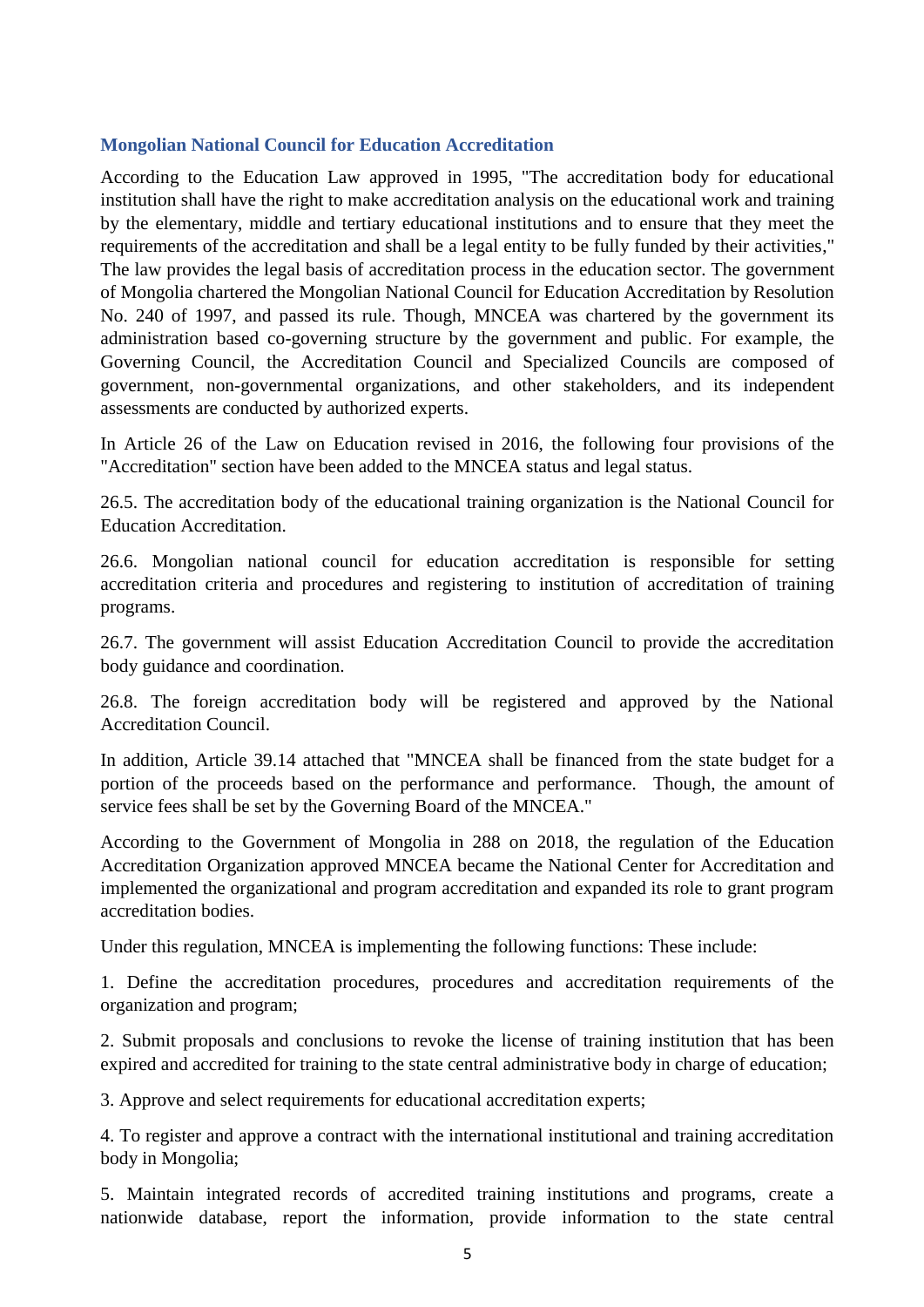administrative organization in charge of education and labor issues, and conclude performance agreements and deliver products;

6. Other rights and duties provided by law;

# <span id="page-5-0"></span>**National Quality Assurance System**

The amendments to the Law on Education in 2016 result in a legal environment for accreditation.

Completion of a national quality assurance system is in line with international trends. Quality assurance based on learning outcomes based learning was based on the national, higher education and program level to improve the skills and capabilities of graduates in the labor market.

| <b>Stages</b>      | Goal                     | <b>Criteria</b> | <b>Regulation</b>                   | <b>Criteria</b> | <b>Responsible</b>                            | <b>Outcome</b>                              |
|--------------------|--------------------------|-----------------|-------------------------------------|-----------------|-----------------------------------------------|---------------------------------------------|
| <b>Start</b>       | Initial<br>accreditation | Compulsory      | Standard of<br>programme<br>quality | Compulsory      | <b>MNCEA</b>                                  | Education degree,<br>recognize<br>documents |
|                    | Licensing                | Compulsory      | Common criteria<br>for activities   | Compulsory      | <b>MECS</b>                                   | Education<br>degree, recognize<br>documents |
| Implem<br>entation | Accreditation            | Voluntary       | Quality standard<br>of programme    | Voluntary       | <b>MNCEA</b>                                  | Education degree,<br>recognize<br>documents |
|                    |                          |                 | Professional<br>standard            |                 | Professional<br>associations                  | Education degree,<br>recognize<br>documents |
|                    |                          |                 | Professional<br>standard            |                 | International<br>accrediting<br>organizations | Education degree,<br>recognize<br>documents |

*Figure 1. National Quality Assurance System*

It is our future goal to work with a mutually beneficial and effective national system of quality assurance. In order to do this, we implemented the "Partnership Partnership" program with the German Federal Republic of ASIIN in 2016-2018. Under this program, MNCEA plans to revise the entire internal operations, accreditation, preliminary accreditation and international accreditation activities up to 2018. This program is being implemented with the involvement of representatives of the Ministry of Education, Science, Culture and Sports and representatives from MNCEA to teachers, who are not limited to the strengthening of the Higher education institutions' structural units and staff.

In the framework of the European Union Erasmus project, the joint projects of the Ministry of Education, Science, Culture and Sports, MNCEA, the National University of Mongolia, and Otgontenger University jointly participated in the joint project on "Improving quality assurance of doctoral level training". As a result of these projects, MNCEA will become an acceptable international organization.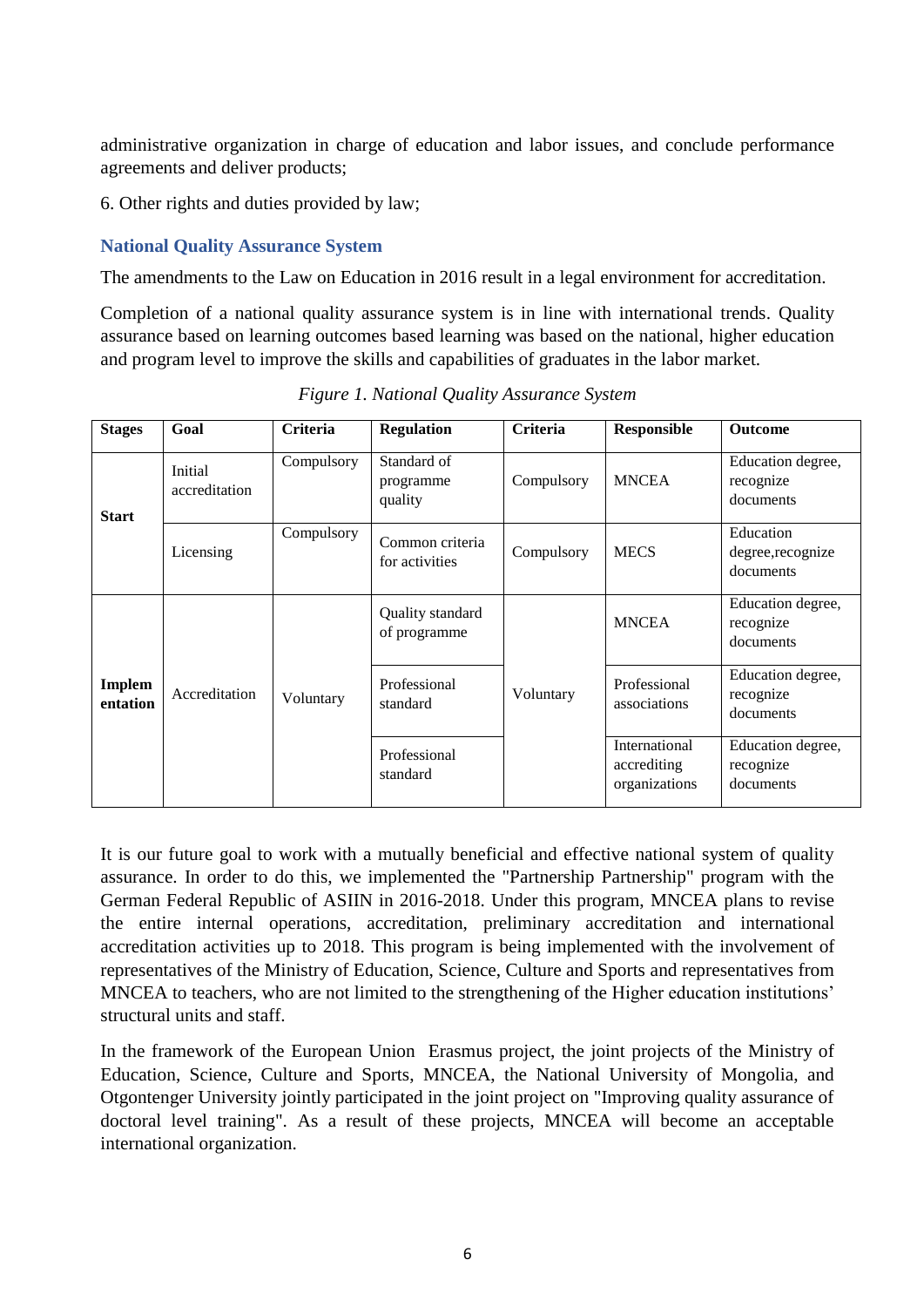# <span id="page-6-0"></span>**Doctoral Programme Accreditation Procedure**

*Approved by the 08 Resolution of the Board of Mongolian National Council for Education Accreditation, dated June 26, 2018*

Programme accreditation has the following steps and procedures.

# *Step of preparing the process and conducting the self-evaluation:*

- 1. **Submission of Applications:** An HEI's Board of Trustees or another relevant body of the institution submits a predefined request /application form/ to the NCEA Secretariat Office for programme accreditation. Either an individual programme or a cluster of programmes can be accredited. A cluster should not contain more than 6 programmes and the programmes within a cluster should fall into a similar field of qualification. NCEA shall define similar fields of qualification like e.g.
	- Social Sciences
	- Education Sciences
	- Engineering
	- Natural sciences, etc.

Where applicable, these fields shall take into account existing professional standards, in particular in the case of regulated professions.

The NCEA Secretariat Office accepts only requests when the data on the application form is complete.

- 2. **Contract and Obligations of Contracting Parties**: The Secretariat Office scrutinizes accurately the institution's request within 10 days after receiving the request and if it is acceptable, it appoints a coordinator, invoices costs related to the accreditation and conclude a contract with the institution. The office stipulates the responsibilities and obligations of the contracting parties and conditions of payment and attaches the timelines with all phases, timings and responsible bodies until a decision is made.
- 3. **Expert Panel Formation**: To conduct an external institutional accreditation of an educational institution, NCEA sets up an expert panel of 4 experts chosen from NCEA's expert pool, or from the pool of professional associations, and matching the specific profile of the programmes that are to be accredited. If the programmes that are to be accredited are interdisciplinary, additional experts may be included to make sure that the complete profile of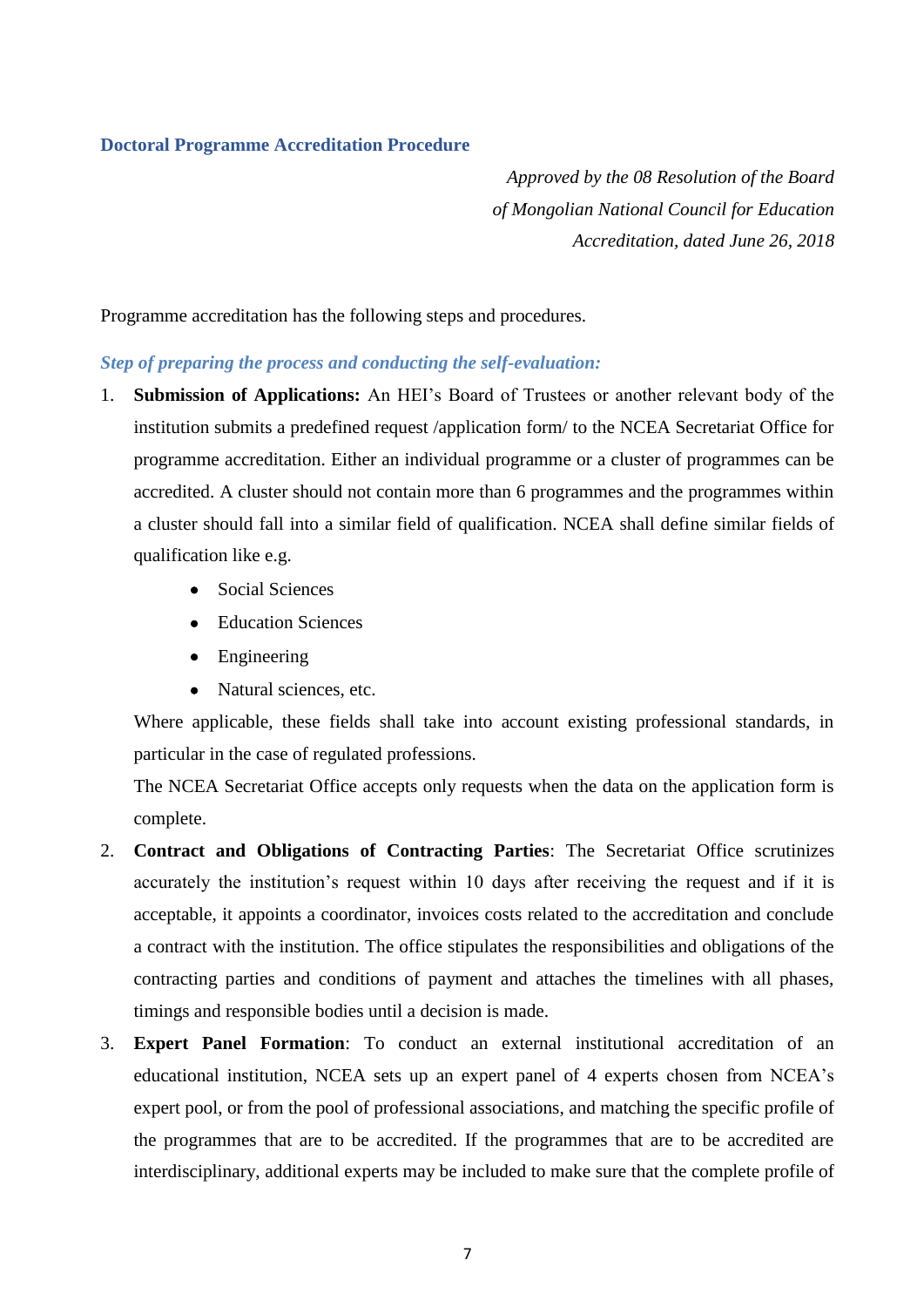the degree programmes is covered by the expert panel. The expert panel should ideally consist of

- 2 Representatives from higher education institutions (professors) academia in the areas of programme/s to be accredited (in case of interdisciplinary programmes or in order to cover all subject areas of the programmes under review, more than 2 professors can be nominated); one of the academic peers should have international experiences in the academic field of the programme;
- One representative from employers;
- One student familiar with student organisation work.

NCEA selects the chairperson from among the members of the peer panel. The chairperson ideally has previous experience in this role. The task of the chairperson is to collaborate with the NCEA Coordinator (see step 4 below) and to represent the peer group in front of the HEI and chair the meetings. The chairperson also scrutinizes the draft report and agrees on the agenda for the onsite visit with the institution (see steps 5 and 6 below).

The expert panel is presented to the institution that is to be accredited and each member has to confirm that there is no conflict of interest. In case of objections these need to be justified in a plausible manner to NCEA; the composition of the peer group may be changed it this is properly justified.

Then, the evaluation experts are appointed by the decree of the NCEA Secretariat Office's Director.

- 4. **Tasks of the Coordinator**: The coordinator appointed by NCEA coordinates and assists all parties involved in the accreditation process. The coordinator supports the applying institution with regard to technical and organizational matters and provides all relevant stakeholders with methodological guidelines and advice for the implementation of the accreditation procedure.
- 5. **Drafting of Self-Evaluation Report**: A template for the self-evaluation report for programme accreditation is provided to the HEI by NCEA. Based on this template, the responsible persons for the programmes under accreditation draw up a self-evaluation report, outlining the features of the programmes. The institution submits the self-evaluation report in accordance with the coordinator's guidelines within 3 months after the contract is concluded. The chairperson scrutinizes the self-evaluation report and supplementary data for completeness within 10 days after receiving the report and provides the findings to the coordinator. If the self-evaluation report is incomplete, the coordinator returns the report to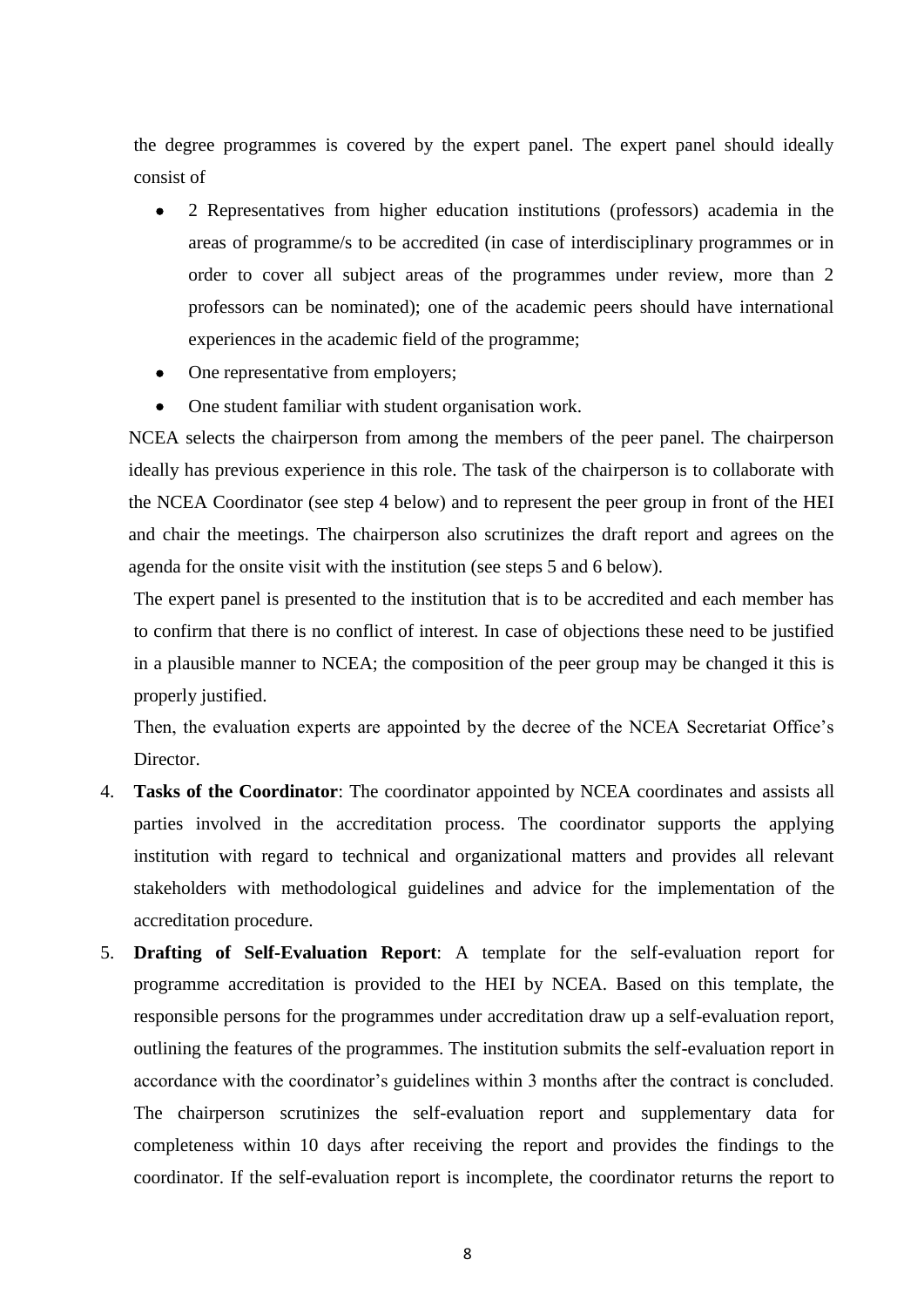the institution for revision. The institution resubmits the completed report to the coordinator within 7 days.

6. **Submission of Self-Evaluation Report to Expert Panel**: If the self-evaluation report and supplementary data are complete, the coordinator forwards the complete set of documents to the expert panel.

# *Step of conducting a reviewing process*

- **7 Arrangements of on-site visit**: As early as possible the exact dates of the onsite visit is agreed on between the chairperson and the HEI with the organisational support of the coordinator. Once the self-evaluation report is ready and submitted to the expert panel, the preparation of the on-site visit (agenda, participants, transfer organization, hotel rooms) is finalized. The coordinator and the chair visit the institution and ensure that everything is ready before the site visit.
- **8 Expert Preparation of On-Site Visit**: The experts carefully scrutinize the self-evaluation report and supplementary materials. Based on the accreditation criteria, the experts provide feedback on each criterion to the coordinator within 20 days using a template provided by NCEA; the feedback is sent to the coordinator only to receive unbiased feedback from all experts. Once all feedback has been submitted to the coordinator, the coordinator compiles a summary of the different experts' feedback and sends it back to the experts. Additional questions are sent to the HEI to take this into consideration for the on-site visit, where appropriate.
- **9 On site-visit**: At the beginning, the peers conduct an internal preparatory meeting to go through all the interview sessions along the list of accreditation criteria and collect systematically open questions. The following interview rounds/activities should be foreseen:
	- Meeting with Management of Institution / Quality Assurance Unit
	- Meeting with Students / Alumni
	- Meeting with Business Partners of HEI
	- Meeting with Deans / Lecturers from different programmes
	- Visit of premises / laboratories / venues of learning and teaching.

The evaluation panel works at the institution for 2-4 days and collect all necessary information required for a full assessment. At the end of the on-site visit, the expert panel provides preliminary feedback to the institution without foretelling the final accreditation decision. During the last internal meeting of the site visit, the evaluation experts should agree on their conclusions by selecting the best of three variable choices: The evaluation criteria are

• "fully met",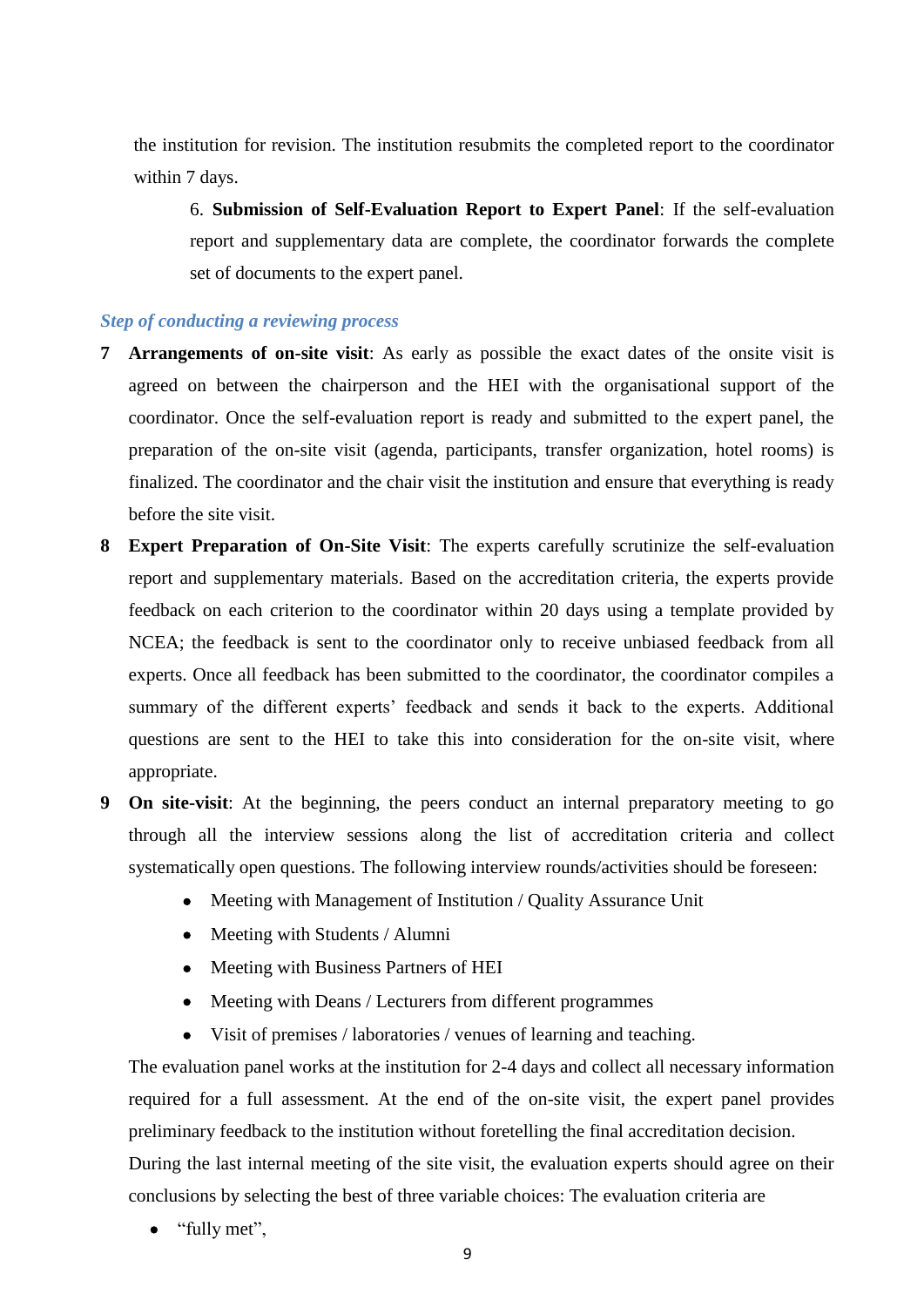- "provisionally met" and
- "not met" the criteria.

They also agree if requirements or recommendations are necessary to bring the degree programmes up to the expected standard. The assessment of the experts must be evidence based and plausibly justified. The coordinator of NCEA attends all meetings and takes proper notes of the interview rounds and the final conclusions of the peers to be able to write a draft accreditation report.

- **10 Draft Evaluation Report**: The Chair drafts the evaluation report based on the notes taken during the audit visit within 15 days after the site visit. The draft report is sent to all peers and they are requested to carefully read the report, make comments if they agree and make amendments where suitable.
- **11 Feedback from HEI**: The draft report written by the expert team is submitted to the HEI to provide feedback. The HEI shall be given the opportunity to correct factual errors, to clarify issues or to indicate how the HEI may take up issues for its further development. The HEI has a maximum of 14 days to prepare its feedback and send its comments to the coordinator who forwards it to the experts.

Taking this feedback into consideration the final version of the peer report is finalized.

The proposal of the expert panel contains one of the following three final judgments:

- Accreditation criteria are fully met
- Accreditation criteria are partly/provisionally met
- Accreditation criteria are met unsatisfactorily

The different decision proposals must be evidence based and plausibly explained and requirements and recommendations must be spelled out clearly. The draft final report is sent to the Accreditation Commission for Progamme Accreditation.

# *Step of the accreditation decision–making and follow-up*

- 12. **Accreditation Commission for Programme Accreditation takes Decision**: The Accreditation Commission for Programme Accreditation (HEI and TVET programmes) analyzes the proposed accreditation report. At the next meeting of the Commission, the members of the commission discuss the report and verify if all criteria have been presented properly in the report and if the conclusions are evidence based and plausible. The chairperson of each procedure also presents an oral summary of the report findings and conclusions. Based on their analysis of the report, the Accreditation Commission makes amendments and finally takes the accreditation decision as follows:
	- Accreditation criteria are fully met: full accreditation is granted for 5 years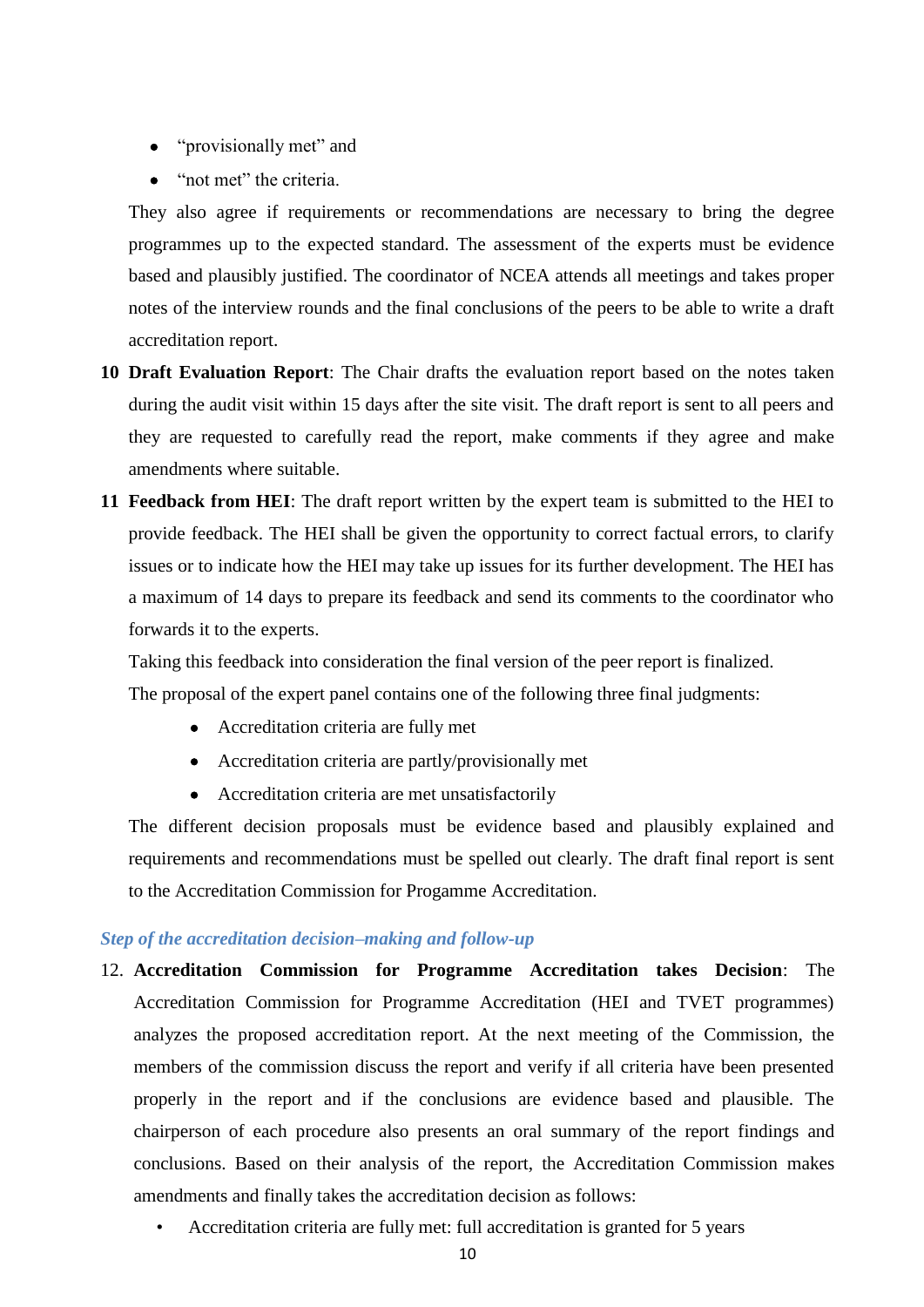- Accreditation criteria are partly/provisionally met: limited accreditation with requirements is granted for 1 year. Requirements need to be fulfilled within one year (compare the section "Follow-up of the Accreditation Procedure"). After fulfilment of the requirements, the accreditation is extended to its maximum duration.
- Accreditation criteria are met unsatisfactorily: Suspension of accreditation: either the HEI gets the opportunity to significantly improve the main points of criticism and to seek accreditation again or the situation at the HEI is in a situation that it is unlikely that the HEI will be able to meet the standards at all. Then accreditation may be refused entirely.
- Accreditation refused: when there is no likelihood that the institution can improve so as to meet the minimum requirements.

A majority of votes from among the Commission members suffices to take a decision The HEI is informed about the decision right after. The final report and the certificates are sent to the HEI within 15 days after the decision was taken. The reviewing process is finalized now. The HEI has the right to **appeal** against the decision.

- 13. **Registration of HEI:** In case of a positive decision, the programmes are listed in the official register and respective documents of accreditation are registered at and archived in the NCEA Archive within 10 days after the accreditation decision is made.
- 14. **Follow up of the Accreditation:** If only limited accreditation was granted to the HEI and requirements need to be fulfilled, the HEI is requested to submit respective evidence after 9 months that proves that the requirement has been fulfilled. These documents are sent to the coordinator of NCEA who forwards the information to the peers. The peers assess if the information provided gives proof that the requirement was fulfilled or not and sent their feedback to the coordinator of NCEA. The judgment of the peers and the documents are sent to the Accreditation Commission for Institutional Accreditation which is evaluates the assessment of the peers and the documents provided by the HEI at the next meeting. If all requirements are fulfilled, the HEI receives accreditation for the full duration. If the requirements are not satisfactorily fulfilled, the HEI gets another 6 months to make respective amendments and send new evidences after 4 months. Peers and Accreditation Commission repeat the procedure of assessment. If the HEI fails again to satisfy the peers and Accreditation Commission, accreditation is not be prolonged and expires after 6 months. The HEI has the right to appeal against the decisions in the first and second round of checking the fulfilment of requirements.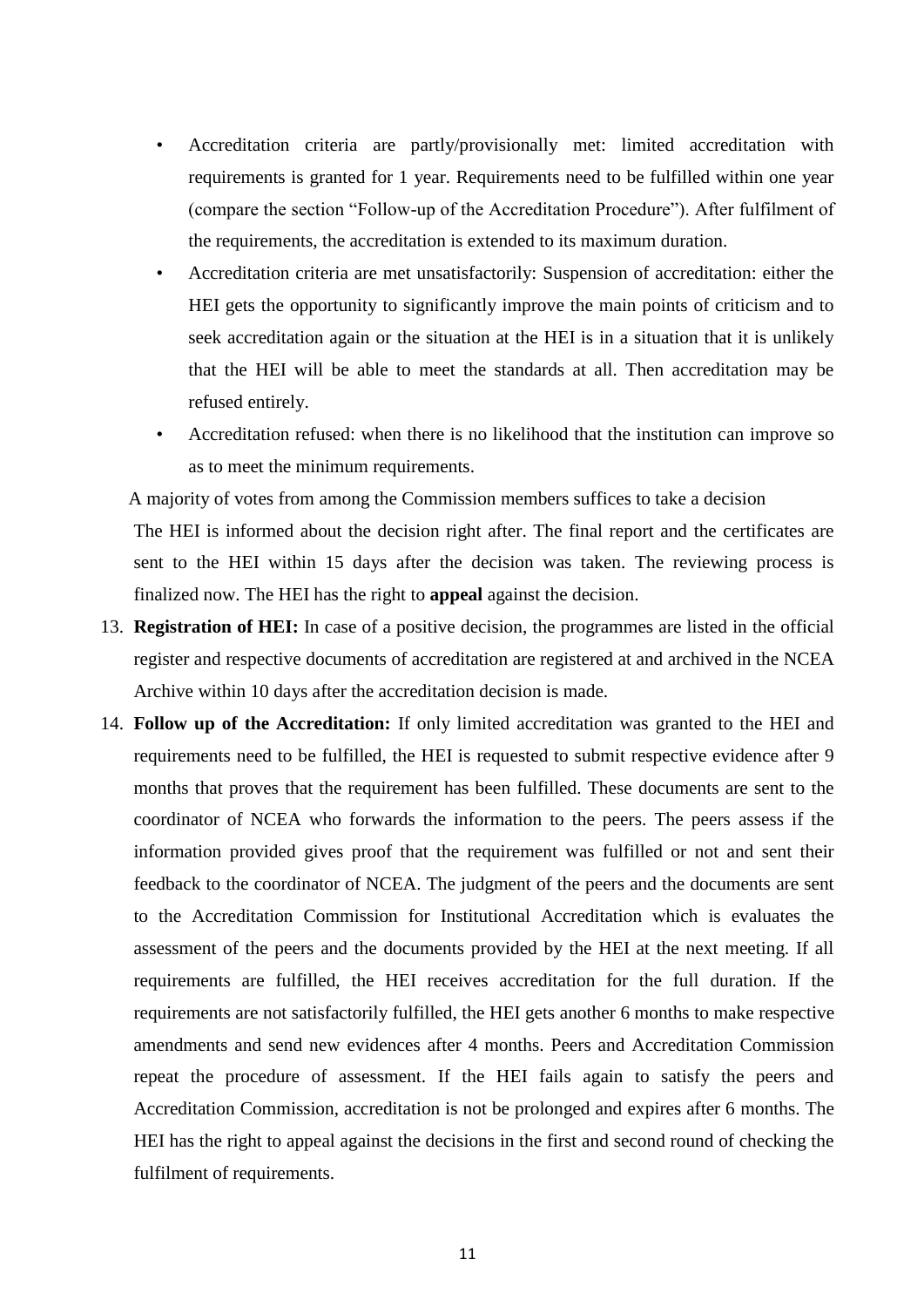- **12. Suspension of Accreditation:** If the peers concluded that accreditation cannot be granted due to severe shortcomings with regard to the expected quality standards, the Accreditation Commission examines the exact reasoning given by the peers and the evidences provided. The commission confirms the suspension of accreditation and accepts the conditions formulated to resume the accreditation procedure again or changes the conditions if this seems necessary. Alternatively, the commission concludes that the shortcomings can be improved and the minimum standards could be met if certain requirements are fulfilled. In that case the commission changes the proposal of the peers to a provisional accreditation with requirements as outlined under the section "Follow up of the Accreditation". If the accreditation is suspended, the HEI is given the opportunity to implement respective amendments and provide evidence that the conditions for resuming the accreditation procedure have been met. The evidence of fulfilment of the conditions is sent by the HEI to the coordinator of NCEA within 18 months after the decision was taken. The coordinator of NCEA forwards the documents provided by the HEI to the peers who assess if the documents prove that the conditions have been fulfilled. If the peers conclude that the conditions have been fulfilled they have to verify if additional requirements or recommendations need to be formulated. The assessment of peers and the documents of the HEI are forwarded to the Accreditation Commission and are discussed at the next meeting of the commission. The Accreditation Commission verifies if the reasoning of the peers and the documents provided are acceptable to confirm that the conditions are fulfilled. The commission then decides to resume the accreditation procedure and might add requirements and recommendations that need to be fulfilled by the HEI (compare section on "Follow up of Accreditation"). If the HEI does not succeed in providing evidence to fulfil the conditions as formulated by the Accreditation Commission, no accreditation is granted to that HEI.
- **13. Changes during the accreditation period:** In the letter with the accreditation decision that is sent to the HEI it is also indicated that significant changes in the programmes relevant to any of the accreditation criteria need to be indicated to NCEA. If an HEI intends to introduce significant changes or has implemented these changes, the HEI needs to send a respective explanation in writing to the coordinator of NCEA. The coordinator forwards this information to the Accreditation Commission requesting them to assess whether the changes are in line with the accreditation criteria and accreditation can be granted with the procedural changes. If the Accreditation Commission verifies that the changes are in line with the accreditation criteria, the commission decides that accreditation can continue with the changes. If the Accreditation Commission comes to the conclusion that the changes are not in line with the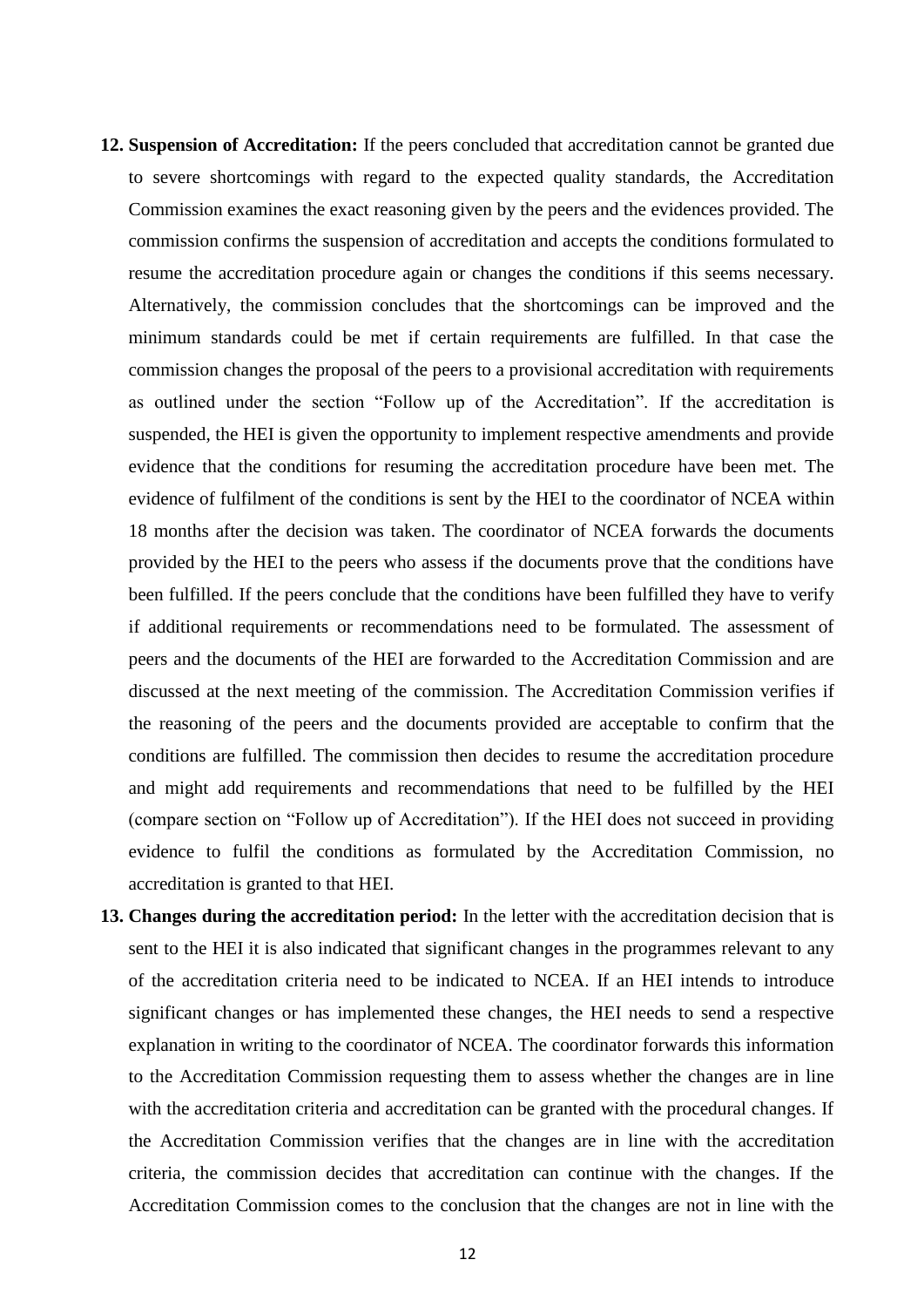accreditation criteria and alter the quality management system at the HEI in a way that quality standards are not met anymore, the commission can suspend accreditation or demand that the HEI refrains from the intended changes. If accreditation is suspended please refer to the section "Suspension of Accreditation". The Accreditation Commission can also decide that a new procedure has to be implemented. In any case, the HEI is informed about the results in writing.

- **14. Reaccreditation after maximum duration of accreditation:** Before the maximum duration of accreditation comes to an end, the HEI is obliged to apply for reaccreditation. The procedure of reaccreditation is exactly the same like for a first accreditation. The reaccreditation procedure needs to be organized in a way that accreditation is granted without gaps.
- **15. Appeals Procedure:** The HEI has the right to appeal against the decisions made by the Accreditation Commission within one month of receiving the decision. The HEI has to submit this appeal in writing and its justification why it appeals against the decisions to the coordinator of NCEA. If additional evidence is required to underpin the reasoning of the HEI this needs to be submitted as well. The coordinator forwards this appeal to the accreditation commission which takes appeals as a constant point on its agenda. The Accreditation Commission examines the justification and the additional evidences. If the commission accepts the argumentation of the HEI, the decision made by the Accreditation Commission is either taken back or changed if this seems necessary. If the accreditation commission does not follow the reasoning of the HEI and concludes that the appeal is not justified, the procedure is forwarded to the *appeals committee*.

The appeals committee consists of a representative of NCEA, two professors of HEIs of Mongolia, a business representative and a student.

The HEI is informed about the decision in writing. The appeals committee analyses the case and gets in contact with the HEI to discuss the issue with representatives from the HEI and takes additional information into consideration. The appeals committee tries to resolve the issue with the HEI and formulates a compromise that is acceptable to all parties. The possible compromise is presented to the Accreditation Commission. The commission confirms if it accepts the compromise of the appeals committee. If the compromise is accepted, a respective decision is taken and the HEI is informed about it. If the accreditation commission does not accept the proposed solution, the appeals committee makes one more attempt to find a solution. If no mutual compromise can be found, the appeal is rejected.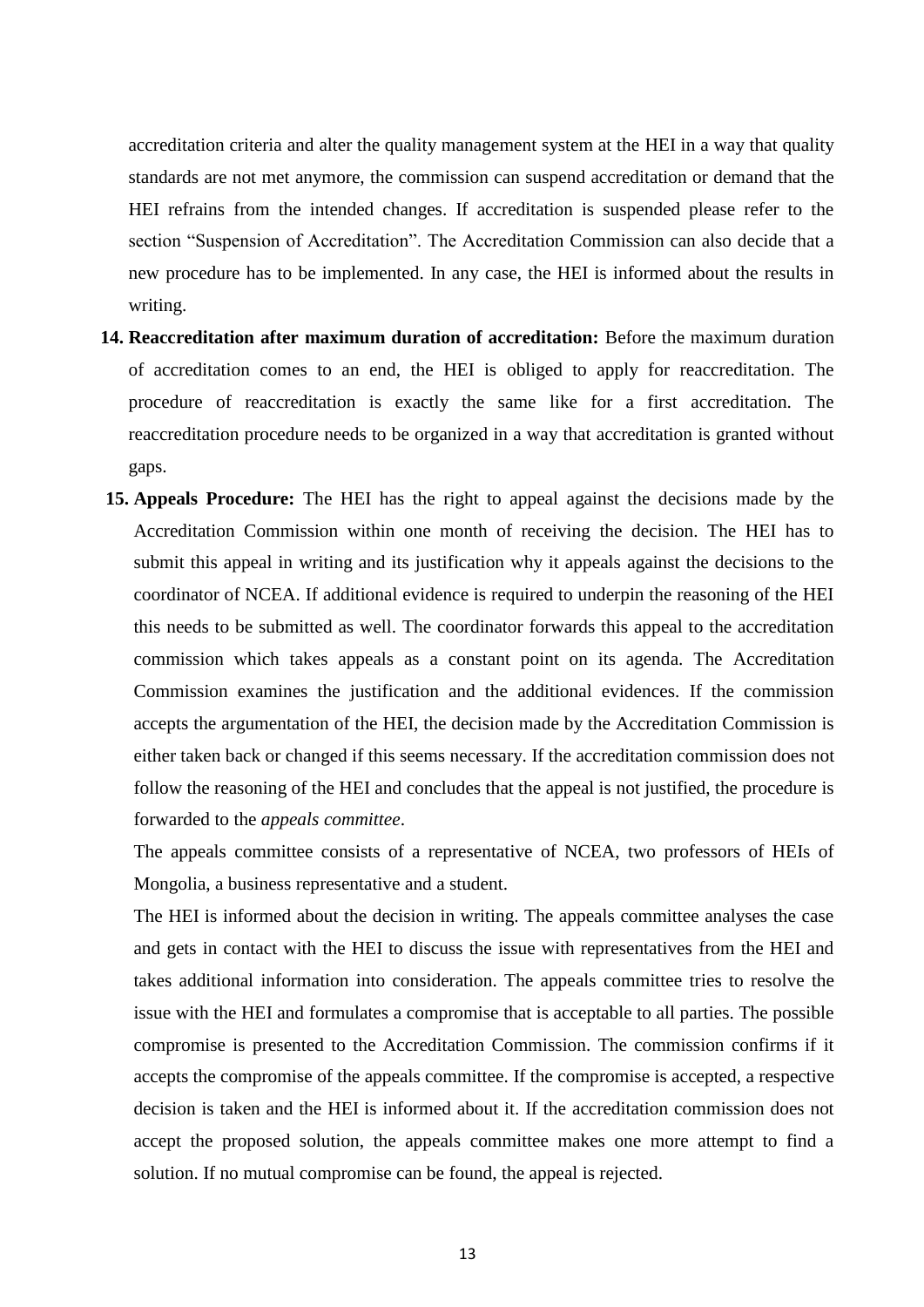# <span id="page-13-0"></span>**Criteria and essentials of doctoral program accreditation**

The following criteria are for use during the self-assessment process of a degree programme (or a group of degree programmes in related subject areas) as well as the external assessment process by MNCEA external expert panels.

Self and external assessment should provide evidence of the sustainable management and continuous enhancement of higher education degree programme in accordance with social demands and requirements.

The main functions of criteria for programme accreditation are:

- to provide guidance for the responsible units within a higher education institution in developing and updating its educational offer in line with the overarching goals of the institution.
- to support the institution in carrying out a self-reflective internal assessment process of its degree programmes and their respective objectives as well as the processes for their achievement
- to provide an assessment scheme for the external evaluators during the programme accreditation procedure

The criteria set below acknowledges the fact that programme accreditation is voluntary and is carried out for programmes offered by higher education institutions that have passed institutional accreditation.

# **Criterion 1. DOCTORAL PROGRAMME OBJECTIVES AND CONTENT**

**The doctoral programme objectives are aligned with the institutional research policy and objectives, taking into account stakeholder expectations.**

## **1.1 Programme design**

Doctoral program is developed by meeting the common requirements of doctoral programs, and other special requirements by relevant stakeholders. Documentation of a doctoral program clearly states the procedures of plan, implementation and quality assurance of research projects completed during the program.

## **1.2 Programme objectives**

The programme has defined objectives in the form of intended learning outcomes covering knowledge, skills and competences to be acquired by students by the end of the studies. The objectives reflect the national qualifications framework, the institutional research policy and objectives and mission, expectations of the relevant subject community and the relevant stakeholders.

## **1.3 Programme content**

The curricular contents allow scientific scope and students to achieve the intended learning outcomes. The curriculum does have a logical sequence, avoids overlaps and contains a balance between theory and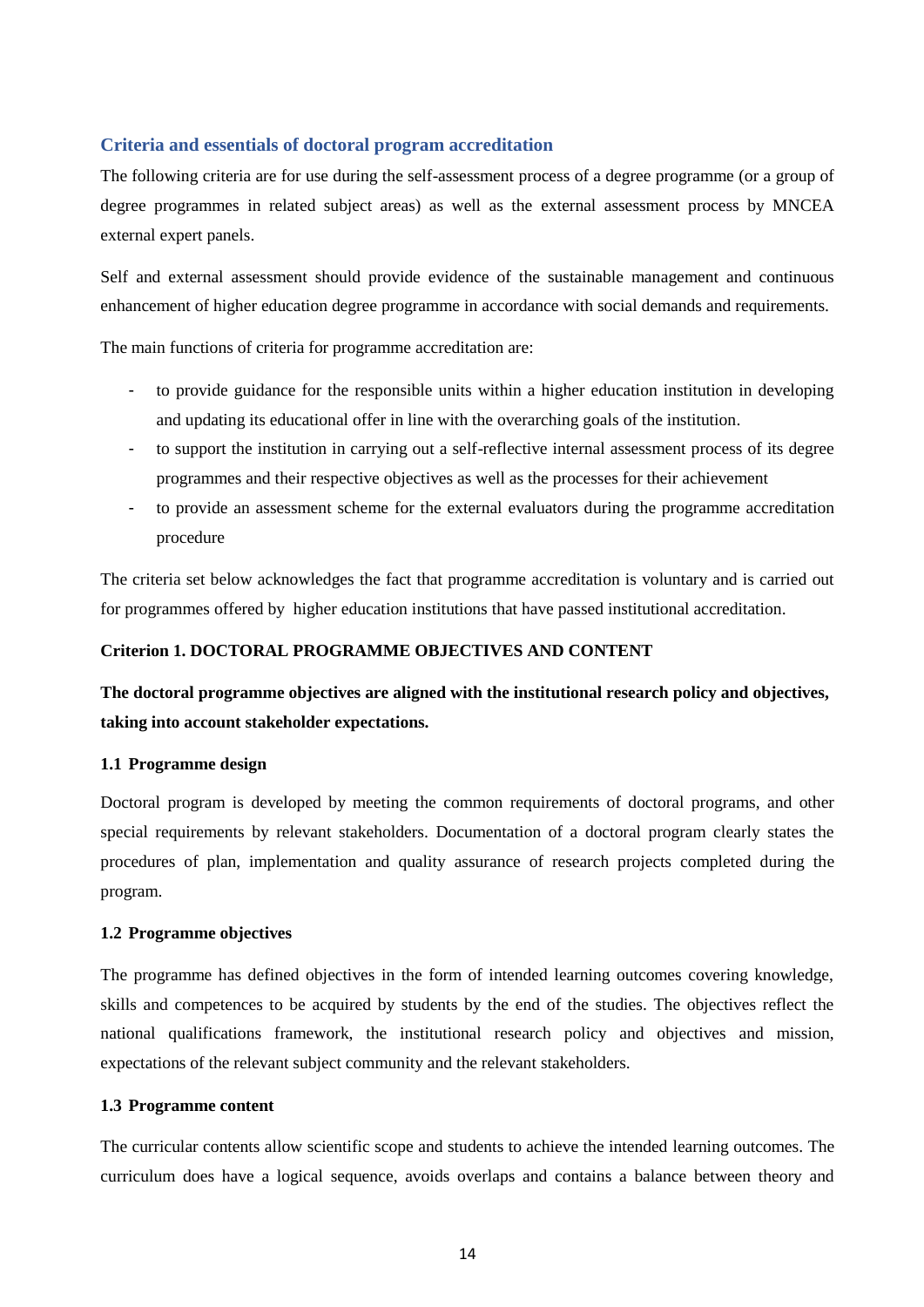practice in line with the programme objectives. Where appropriate, the curriculum contains elective elements for students.

#### **1.4 Syllabus**

The programme documentation, including in particular course descriptions, contains relevant information about learning outcomes, pre-requisites, curriculum structure, teaching and learning method, expected student workload, credit award, assessment methods and criteria, recommended literature. It is regularly updated.

#### **1.5 Special requirements for the programme**

Intended learning outcomes and content of doctoral programs reflects the special requirements of doctoral programs by professional associations of a particular field.

#### **Criterion 2. DOCTORAL PROGRAMME IMPLEMENTATION**

**The institution have a structure, organization and legal environment to effectively implement the doctoral programme, aligned with the programme objectives and supports students' achievement of the intended learning outcomes and research activities.**

## **2.1 Admission**

Admission criteria enable students to achieve the intended learning outcomes. They are fairly and consistently applied. The procedures adopted (choice of thesis topics and supervisors, type and amount of funding, etc.) are explicitly stated and fair.

#### **2.2 Doctoral student workload**

Workload of independent and desk research is balanced, preventing from overload or shortcomings.

#### **2.3 Teaching and learning methodology**

The instructional methodology is student centered, aligned with the programme objectives and supports students' achievement of the intended learning outcomes.

#### **2.4 Supervision**

The doctorate includes individual and regular follow-up of doctoral students, with clearly defined, coherent and transparent procedures for doctoral students and thesis supervisors.

#### **2.5 Research link, cooperation**

Provisions are made at the level of the programme to increase the collaboration with national and international public and private organizations and higher education institutions. The doctoral programme have established links and partnerships with internal or external research departments and/or organizations. Teachers and doctoral students are involved in research teams.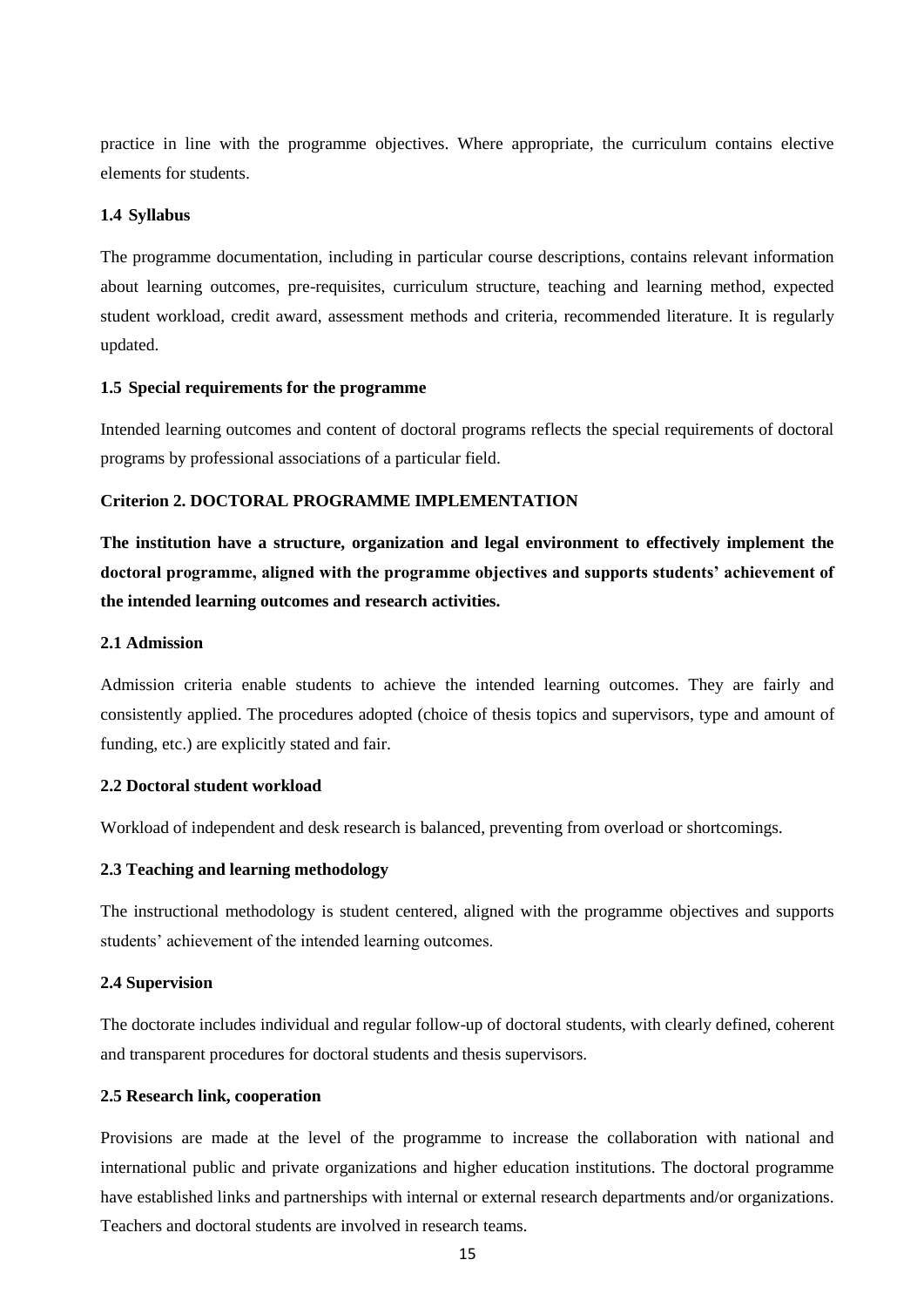#### **2.6 Thesis defence**

Explicit criteria for authorizing thesis defense (producing new knowledge, exploitation of results, validating teaching, mobility, etc.) are communicated to doctoral students and thesis supervisors. Organization rules for thesis defense (composition of the examination board and role of its members, convening notice, manuscript submission, etc.) are communicated to doctoral students and supervisors. These rules are defined in a fair and transparent manner.

#### **2.7 Graduation documents**

Students are provided with a qualification certificate as well as a programme-specific Diploma Supplement in English. These documents provide information on the student's qualifications profile and individual performance as well as the programme learning outcomes, context, level and status of the degree programme with regard to its applicable education system.

# **Criterion 3. DOCTORAL STUDENT ASSESSMENT AND ACHIEVED PROGRAMME OUTCOMES**

**The programme demonstrates the achievement of the intended outcomes. Assessment is fairly and consistently implemented in line with the relevant institutional policies.**

#### **3.1 Assessment of doctoral students**

Student learning outcomes (knowledge, skills and competency) are systematically assessed with various approaches and methods. Assessment procedure and criteria is directed towards assessing in a fair and transparent manner. Assessment resources including test banks in every course is developed and updated to assess students' knowledge, skills and competency.

#### **3.2 Doctoral student progress and recognition of achievements**

Criteria for credit award and student progression are transparent for all relevant stakeholders and are consistently applied at programme level.

Rules for the recognition of externally acquired competences and qualifications are applied at programme level.

#### **3.3 Doctoral student support and advice**

The doctorate invites doctoral students to take part in supplementary scientific and/or professional events or actions, such as scientific events, conferences or panel discussions, etc. For each type of action, the methods for access, validation and evaluation, particularly by doctoral students, are defined and communicated.

#### **3.4 Research funding**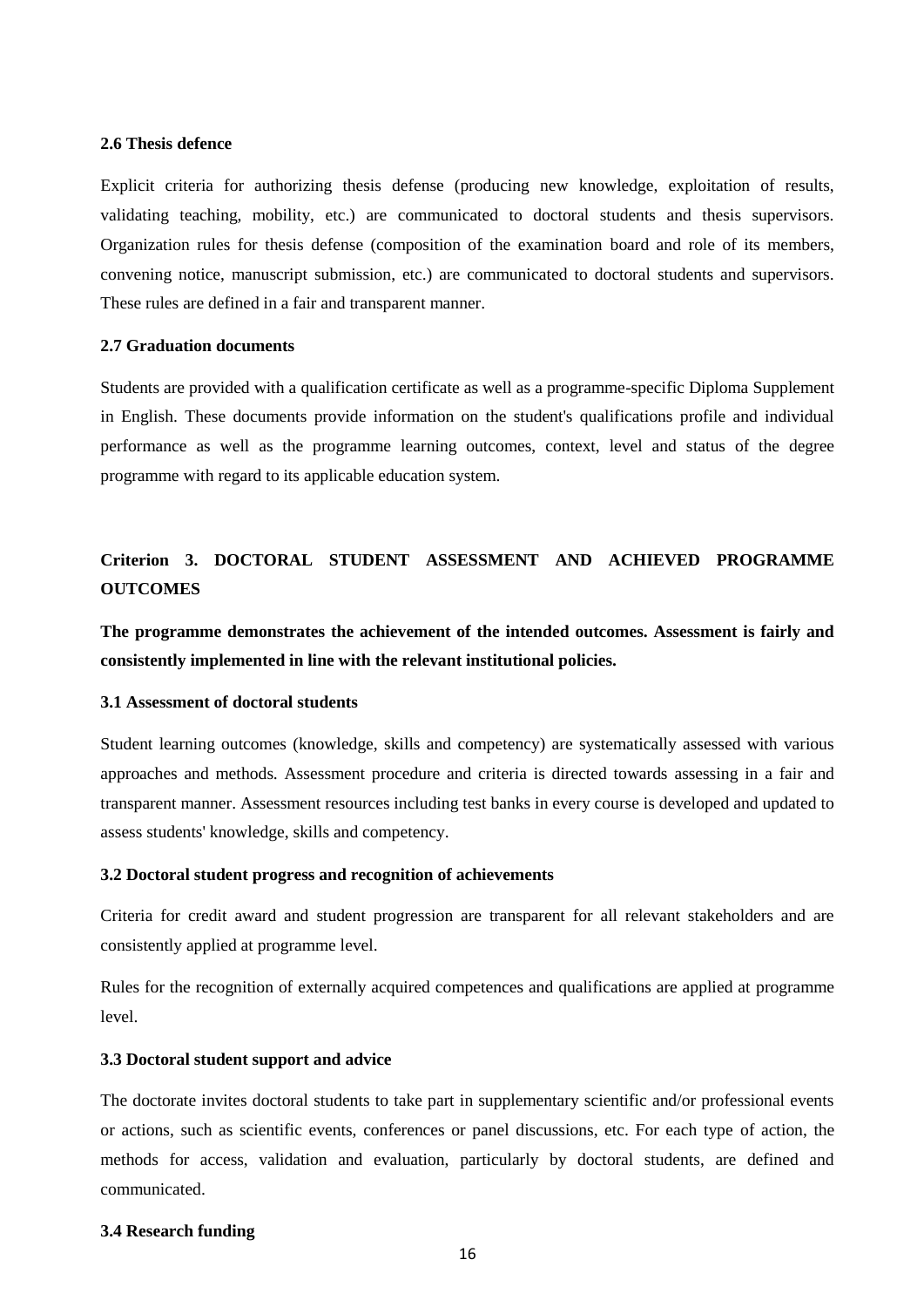The doctorate is based on a transparent thesis funding policy, which is consistent with its objectives and the institution's scientific policy. The policy involves controlled management of this funding.

#### **3.5 Scholarship**

Specific rules and regulation to specify the financial resource to fund doctoral students' studies and provide scholarships to them.

#### **Criterion 4. TEACHING STAFF**

**Teaching staff are both sufficient and suitable in accordance with the characteristics of the doctoral programme, the scientific field and the number of students.**

#### **4.1 Teaching staff**

The teaching staff members involved in the programme have the adequate qualifications with regard to the programme content and didactical competences to enable students to achieve the intended programme outcomes.

## **4.2 Teaching staff development**

Systematic professional development mechanism is in place to improve faculty's teaching and research skills and supervision skills of doctoral students.

# **4.3 Links with research**

Teaching staff members are involved in research relevant to the programme subject area. Results from research are fed into teaching and learning. Where appropriate, students are involved in research activities in the programme subject area.

# **Criterion 5. RESOURSES AND INFORMATION MANAGEMENT SYSTEM**

**Management information system to collect necessary resources, check resource allocations, and performance and make decisions of doctoral programs in order to achieve the learning outcomes and do research.**

## **5.1 learning and research facilities**

Laboratories and their equipments and library resources are suited to the subject area of the programme. Students have access to facilities and software necessary for the achievement of the intended learning outcomes, also during self-study periods.

#### **5.2 Teaching and learning resource materials**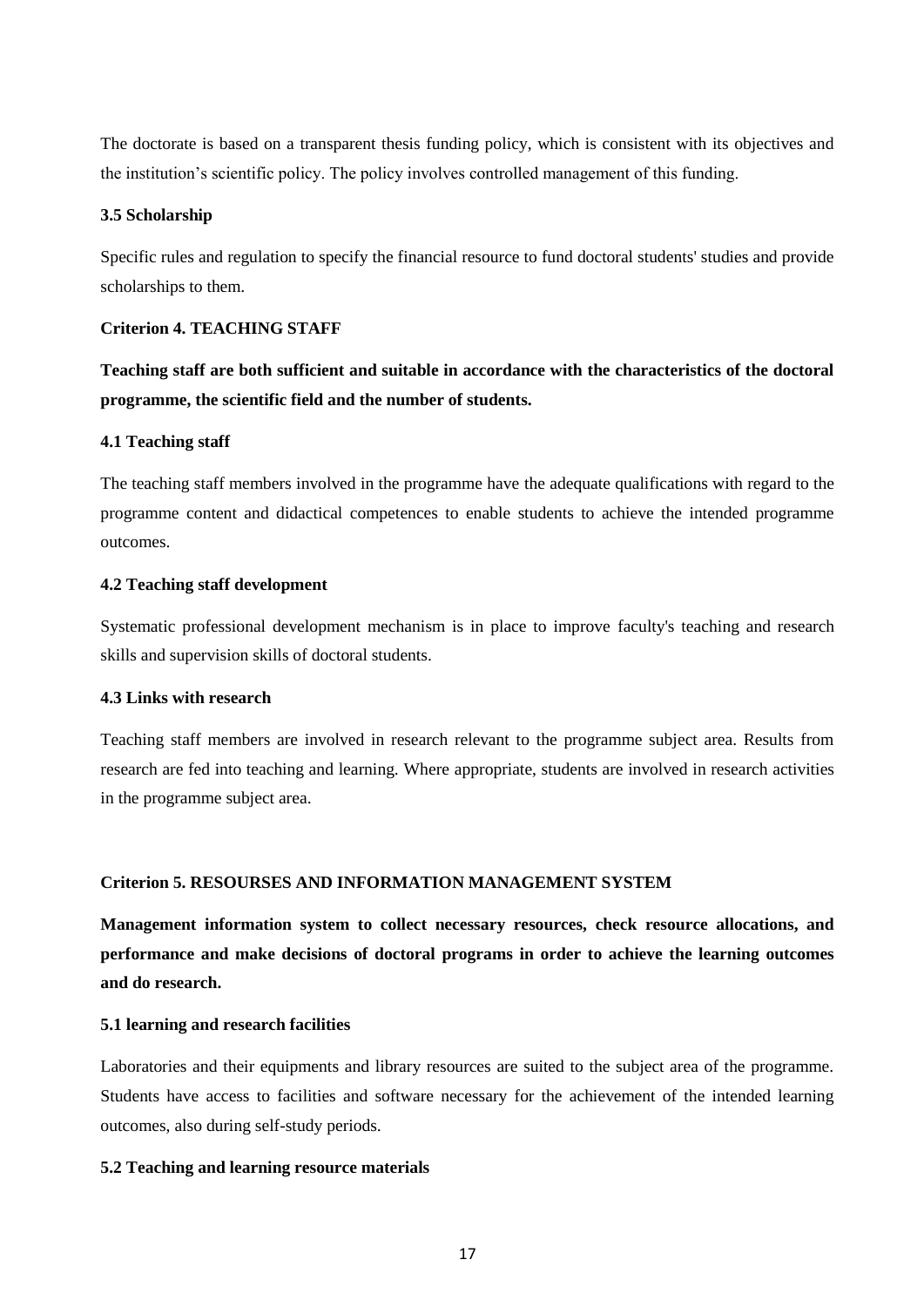Learning environment has necessary facilities and resources including textbooks for all courses, and teaching and learning materials. Hard and soft copies of necessary resource materials for research work are available for immediate accessibility.

#### **5.3 Information management system**

The institution has in place an information management system for the collection and analysis of data. Data is collected, analyzed and used for quality improvement of the doctoral programmes

## **5.4 Transparent programme information**

Information about the doctoral programme, including objectives intended learning outcomes, qualification awarded, duration, level, requirements, as well as information about the achieved programme outcomes, including graduates' career paths, are made transparent for all relevant stakeholders. It is regularly updated.

#### **5.5 Financial resourses**

The doctoral programme possess and maintain reliable financial resources from multiple sources to support the implementation, monitoring and improvement of the programmes.

## **Criterion 6. QUALITY ASSURANCE**

**The doctoral programme is subject to regular internal and external quality assurance mechanisms directed at continuous development with the involvement of stakeholders.**

## **6.1 Internal quality assurance and enhancement**

The programme and its components (including teaching material and facilities) as well as the quality of the involved staff members are regularly evaluated. The programme demonstrates that evaluation results are used for continuous improvements. All relevant stakeholders are involved in evaluation mechanisms.

## **6.2 External recognition at national and at international level**

Where appropriate, the programme is externally evaluated by relevant national or international organization with a view to facilitating the academic or professional recognition of the qualification awarded.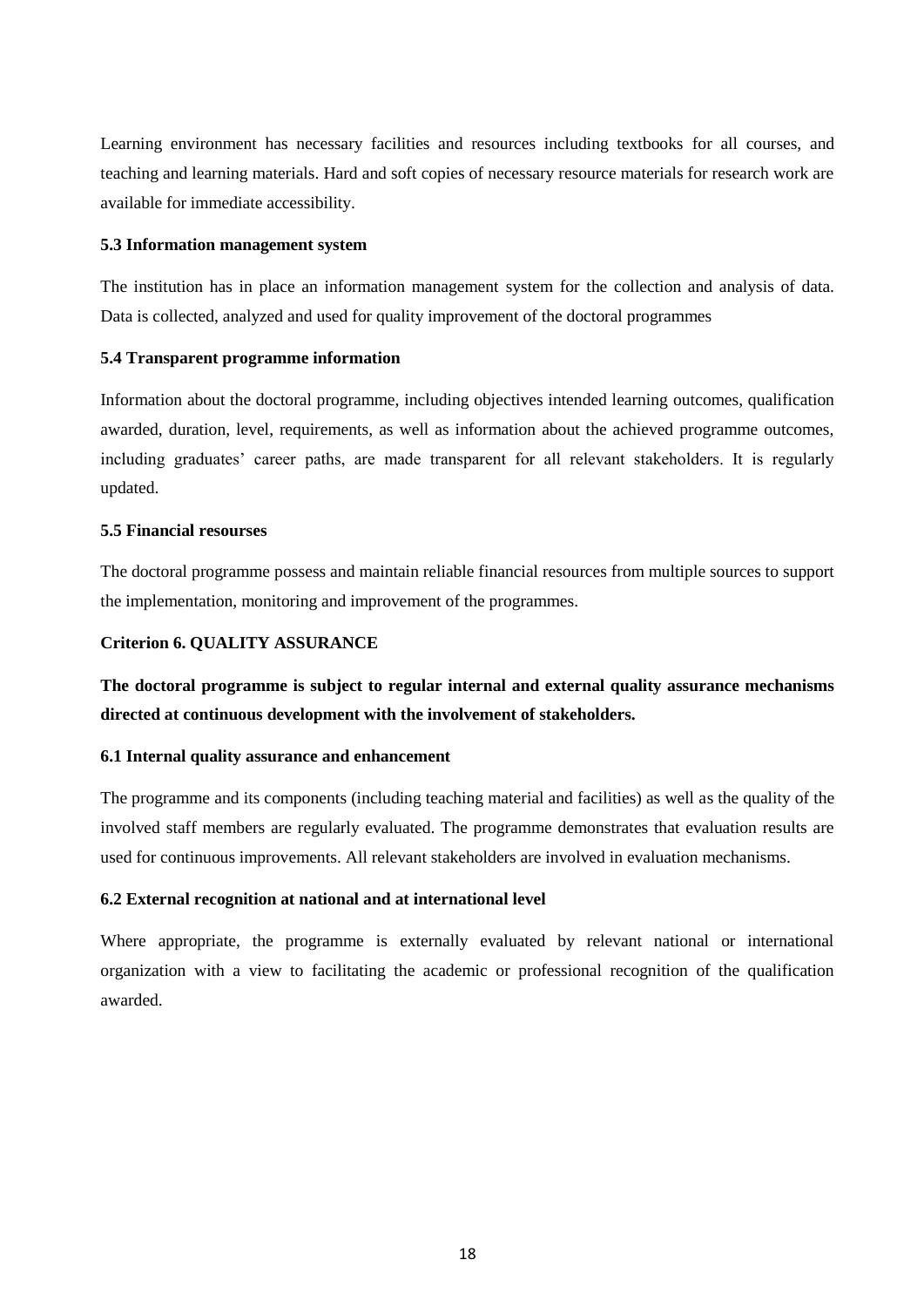# <span id="page-18-0"></span>**APPENDIX 1 SELF-EVALUATION TEMPLATE**

*I hereby endorse* 

 Rector/Director \_\_\_\_\_\_\_\_\_\_\_\_\_\_\_\_\_\_\_\_  $\frac{1}{2}$   $\frac{1}{2019}$ 

# **DOCTORAL PROGRAM SELF-EVALUATION**

**\_\_\_\_\_\_\_\_\_\_\_\_\_\_\_\_\_\_\_\_\_\_\_\_\_\_\_\_\_\_\_\_\_\_\_\_\_\_\_\_\_\_\_\_\_\_\_\_\_\_\_\_\_\_\_\_\_\_\_\_\_\_\_\_** (Name of the Institution)

(Name and code of the specialty)

**\_\_\_\_\_\_\_\_\_\_\_\_\_\_\_\_\_\_\_\_\_\_\_\_\_\_\_\_\_\_\_\_\_\_\_\_\_\_\_\_\_\_\_\_\_\_\_\_\_\_\_\_\_\_\_\_\_\_\_\_\_\_\_\_**

(Address of the Institution)

**\_\_\_\_\_\_\_\_\_\_\_\_\_\_\_\_\_\_\_\_\_\_\_\_\_\_\_\_\_\_\_\_\_\_\_\_\_\_\_\_\_\_\_\_\_\_\_\_\_\_\_\_\_\_\_\_\_\_\_\_\_\_\_\_\_\_\_\_\_\_\_\_\_\_\_\_\_\_**

**\_\_**

**ULAANBAATAR 2019**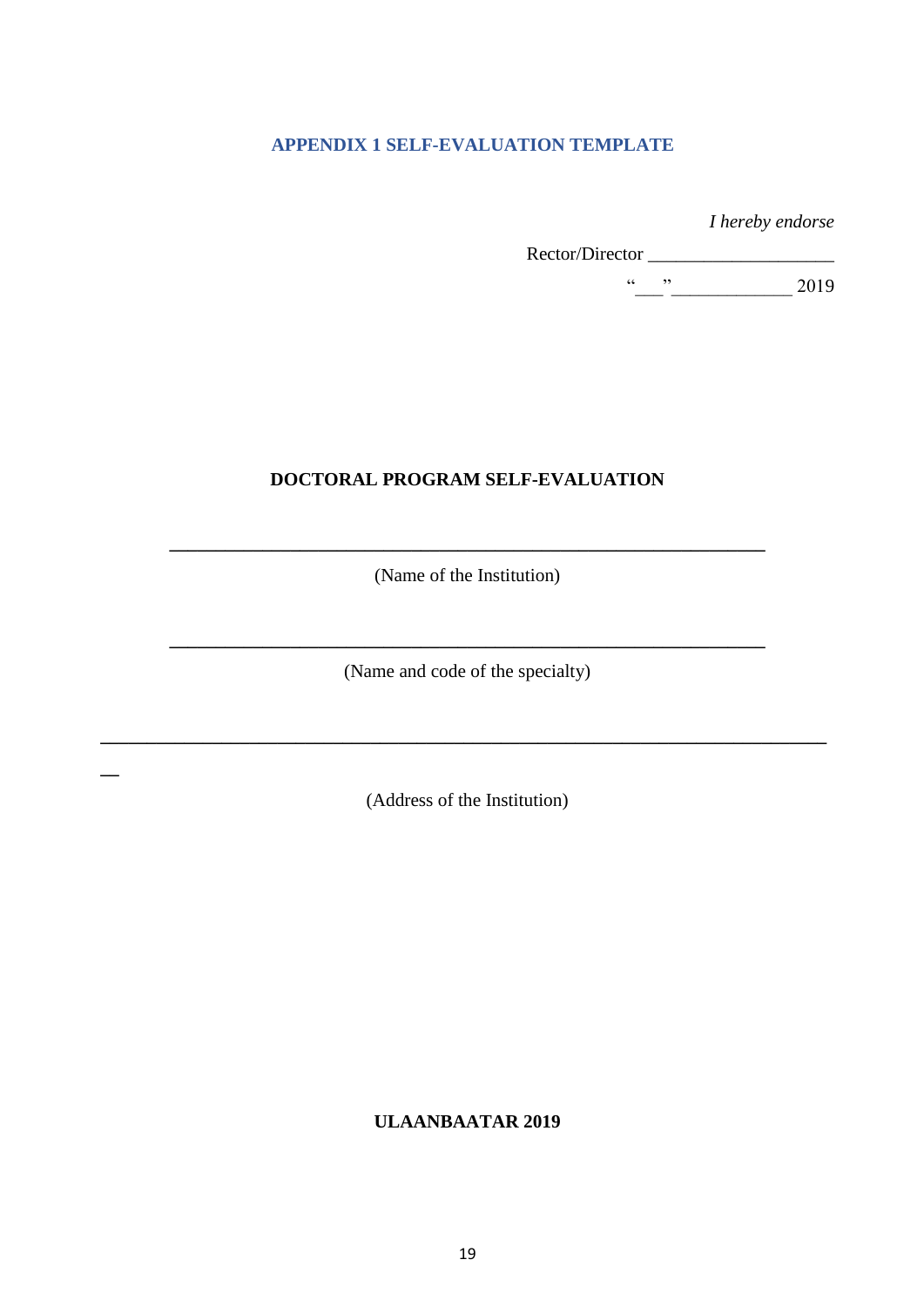| <b>Composition of the self-evaluation working group</b> |  |
|---------------------------------------------------------|--|
|---------------------------------------------------------|--|

| Name, Surname                    | <b>Position</b> | Responsibility in the group |
|----------------------------------|-----------------|-----------------------------|
|                                  |                 |                             |
|                                  |                 |                             |
|                                  |                 |                             |
|                                  |                 |                             |
|                                  |                 |                             |
|                                  |                 |                             |
|                                  |                 |                             |
|                                  |                 |                             |
|                                  |                 |                             |
|                                  |                 |                             |
|                                  |                 |                             |
|                                  |                 |                             |
|                                  |                 |                             |
|                                  |                 |                             |
| Please insert rows, if necessary |                 |                             |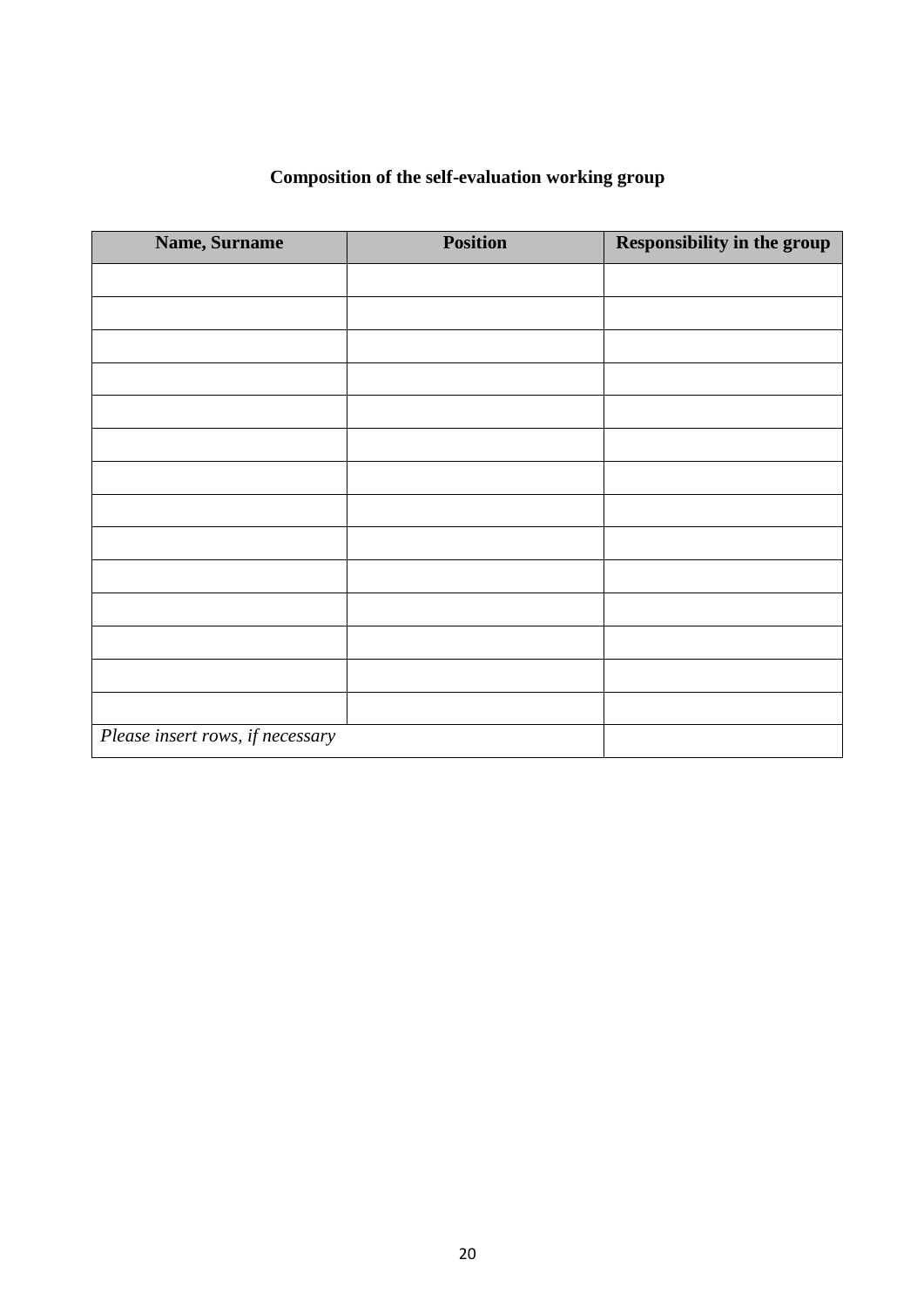# **CONTENT**

**Criterion 1. DOCTORAL PROGRAMME OBJECTIVES AND CONTENT Criterion 2. DOCTORAL PROGRAMME IMPLEMENTATION Criterion 3. DOCTORAL STUDENT ASSESSMENT AND ACHIEVED PROGRAMME OUTCOMES Criterion 4. TEACHING STAFF Criterion 5. RESOURSES AND INFORMATION MANAGEMENT SYSTEM Criterion 6. QUALITY ASSURANCE**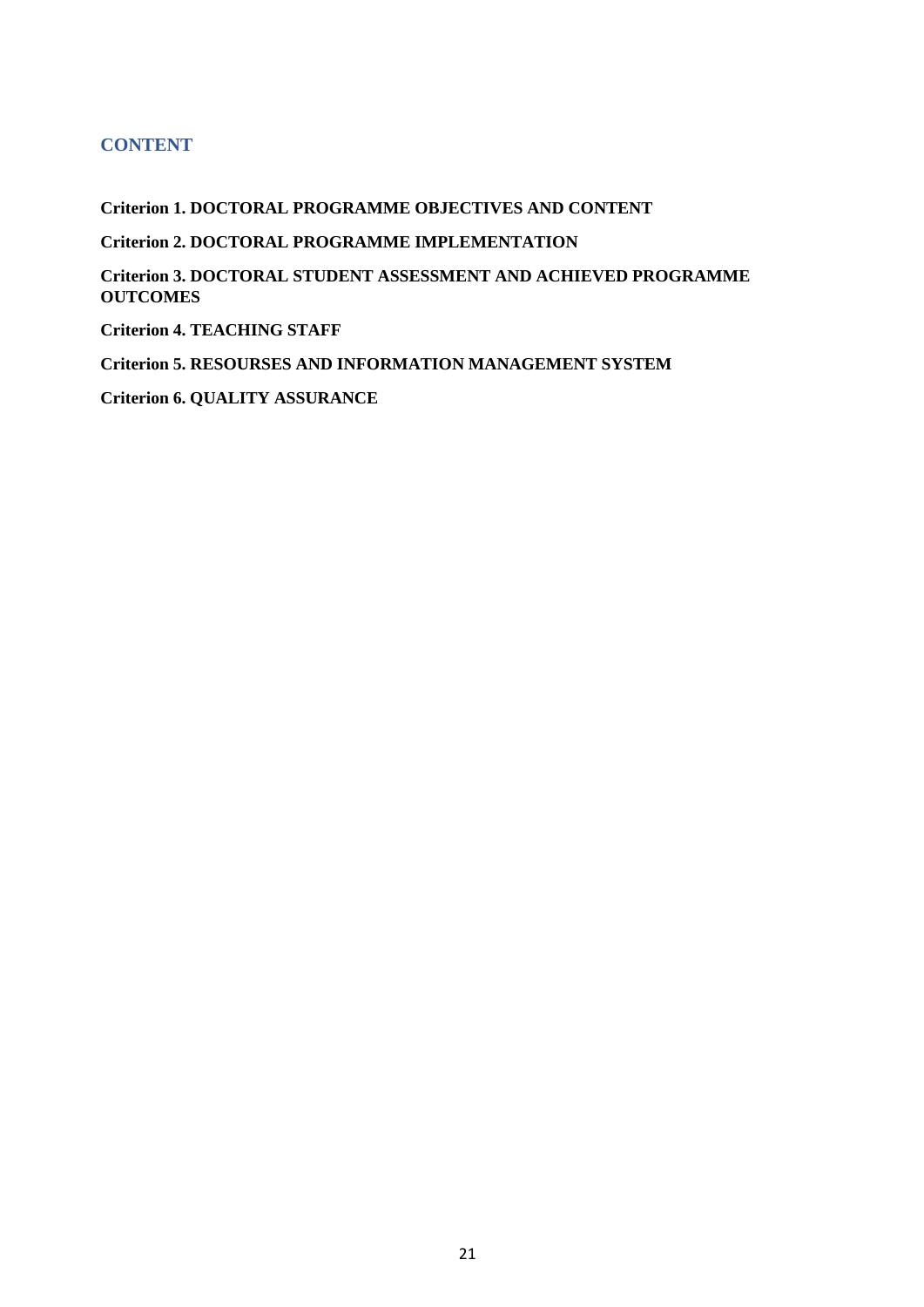**Note:** *each criterion should be assessed separately the criteria themselves (e.g. 1.1; 1.2; 1.3…). The criteria are statements of quality expectations in the form of minimum standards that an institution is expected to fulfil to receive full accreditation. For the self-evaluation should answer the the analytic questions. The questions are intended to help institutions and external evaluators interpret the criteria, and to help institutions reflect about areas and thematic issues supporting the fulfilment of the criteria. The analytic questions are not intended as a checklist or tick box.* 

## **Criterion 1. DOCTORAL PROGRAMME OBJECTIVES AND CONTENT**

# **The doctoral programme objectives are aligned with the institutional research policy and objectives, taking into account stakeholder expectations.**

#### **1.6 Programme design**

Doctoral program is developed by meeting the common requirements of doctoral programs, and other special requirements by relevant stakeholders. Documentation of a doctoral program clearly states the procedures of plan, implementation and quality assurance of research projects completed during the program.

- *Сүүлийн 5 жилд хөтөлбөрийн баримт бичигт үнэлгээ хийсэн үү?*
- *Энэ ажлыг хэн санаачлан хэрхэн хэрэгжүүлсэн ба ямар үнэлгээ, дүгнэлт хийсэн бэ?*
- *Үнэлгээ, дүгнэлтийн мөрөөр засаж, сайжруулах ямар арга хэмжээ авсан бэ?*

#### **1.7 Programme objectives**

The programme has defined objectives in the form of intended learning outcomes covering knowledge, skills and competences to be acquired by students by the end of the studies. The objectives reflect the national qualifications framework, the institutional research policy and objectives and mission, expectations of the relevant subject community and the relevant stakeholders.

- *Сүүлийн 5 жилд үндэсний болон олон улсын ижил төстэй ямар хөтөлбөрүүдтэй харьцуулан хөтөлбөрийн зорилгыг шинэчилсэн бэ?*
- *Танай сургууль, хөтөлбөрийн онцлог зорилго юу вэ?*
- *Хөтөлбөрийн зорилго нь сургуулийн эрхэм зорилготой (нийгэм, мэргэжлийн салбарын хөгжилд хувь нэмрээ оруулах гэх мэт) хэрхэн уялдаж байна вэ?*
- *Хувь хүний хэрэгцээ, ажил олгогчдын шаардлагад нийцсэн өндөр ур чадварыг эзэмшүүлэхэд хөтөлбөрийн зорилго нийцэж байгааг хэрхэн үнэлж, дүгнэдэг вэ?*

#### **1.8 Programme content**

The curricular contents allow scientific scope and students to achieve the intended learning outcomes. The curriculum does have a logical sequence, avoids overlaps and contains a balance between theory and practice in line with the programme objectives. Where appropriate, the curriculum contains elective elements for students.

- *Сургалтын төлөвлөгөө, хичээлийн хөтөлбөрүүд нь суралцахуйн зорилтот үр дүнд хүрэхэд чиглэн харилцан уялдаатай, үр дүнтэй хэрэгжиж байгааг сүүлийн 5 жилд хэрхэн үнэлж, баталгаажуулсан бэ? Үүнд:*
	- *Онол, практикийн оновчтой хослол*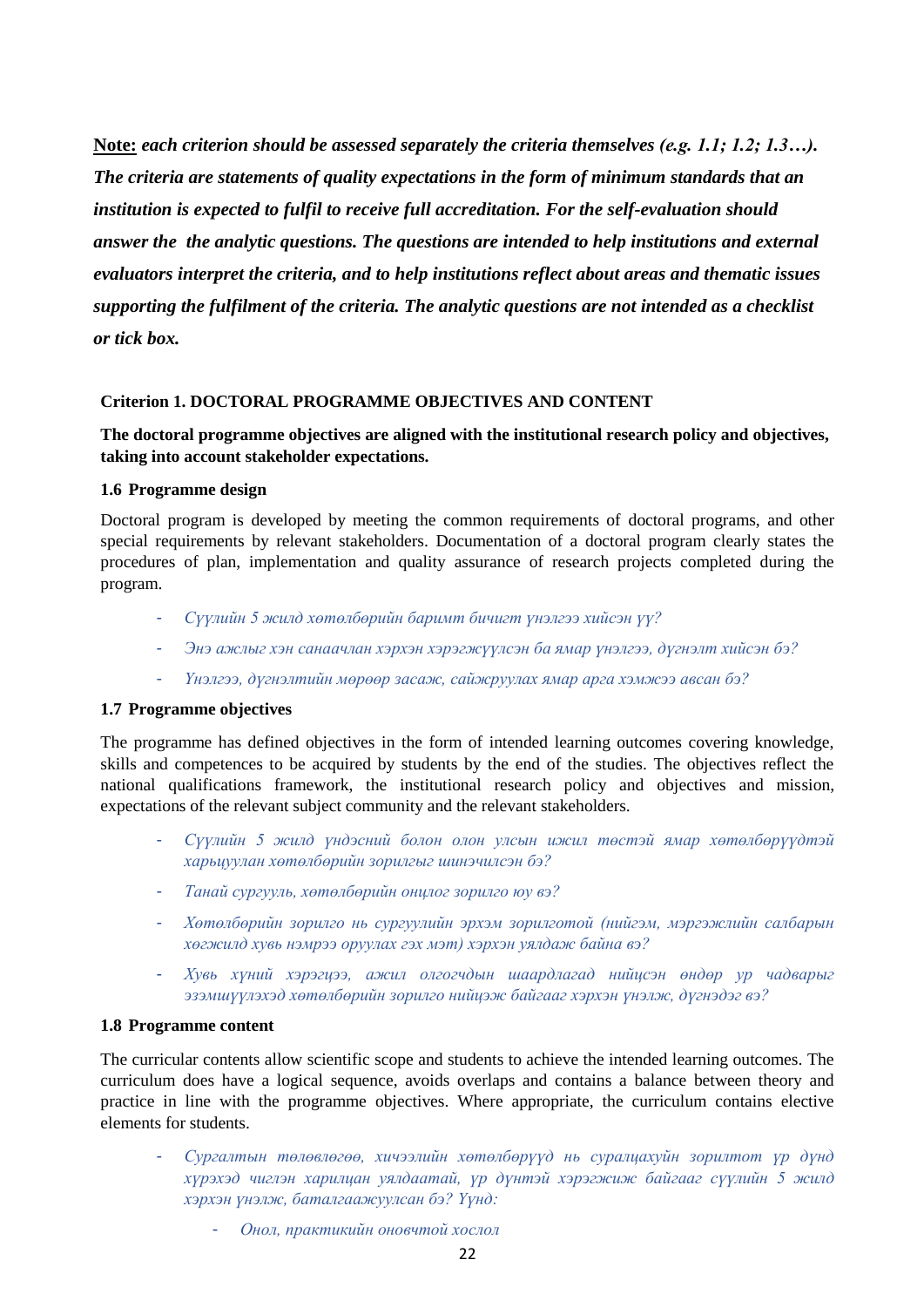- *Логик дэс дараалал*
- *Давхардал, хийдэгдэл*
- *Сонгон суралцах боломж*
- *Суралцах хэлбэр, ачаалал гэх мэт*

# **1.9 Syllabus**

The programme documentation, including in particular course descriptions, contains relevant information about learning outcomes, pre-requisites, curriculum structure, teaching and learning method, expected student workload, credit award, assessment methods and criteria, recommended literature. It is regularly updated.

- *Сүүлийн 5 жилд хөтөлбөрийн агуулгад дүн шинжилгээг хэрхэн хийж, сайжруулсан бэ?*
- *Агуулгыг сайжруулснаар ямар эерэг үр дүнгүүд гарч байна вэ?*
- *Агуулгын өөрчлөлттөй холбоотойгоор хичээлийн хэлбэр, багц цагт өөрчлөлт орсон уу?*
- *Мөн оюутны үнэлгээний аргачлал хэрхэн шинэчлэгдэж, боловсронгуй болж байна вэ*?

# **1.10 Special requirements for the programme**

Intended learning outcomes and content of doctoral programs reflects the special requirements of doctoral programs by professional associations of a particular field.

# **Criterion 2. DOCTORAL PROGRAMME IMPLEMENTATION**

**The institution have a structure, organization and legal environment to effectively implement the doctoral programme, aligned with the programme objectives and supports students' achievement of the intended learning outcomes and research activities.**

# **2.1 Admission**

Admission criteria enable students to achieve the intended learning outcomes. They are fairly and consistently applied. The procedures adopted (choice of thesis topics and supervisors, type and amount of funding, etc.) are explicitly stated and fair.

- *Элсэлтийг шударга, ил тод зохион байгуулж буй эсэхэд хэрхэн дүн шинжилгээ хийдэг вэ?*
- *Элсэгчдэд зориулсан ямар мэдээллийг хэрхэн хүргэдэг вэ?*
- *Сүүлийн 5 жилийн элсэлтийн байдлаас ямар туршлага, сургамж авч, шаардлагатай арга хэмжээг хэрхэн хэрэгжүүлсэн бэ?*

# **2.2 Doctoral student workload**

Workload of independent and desk research is balanced, preventing from overload or shortcomings.

- *Судлах багц цагийг улирал, долоо хоног бүрт жигд хуваарилсан эсэхийг хэрхэн хянаж, баталгаажуулдаг вэ?*
- *Хэт бага, хэт их ачааллаас сэргийлэх ямар зохицуулалт байдаг вэ?*

# **2.3 Teaching and learning methodology**

The instructional methodology is student centered, aligned with the programme objectives and supports students' achievement of the intended learning outcomes.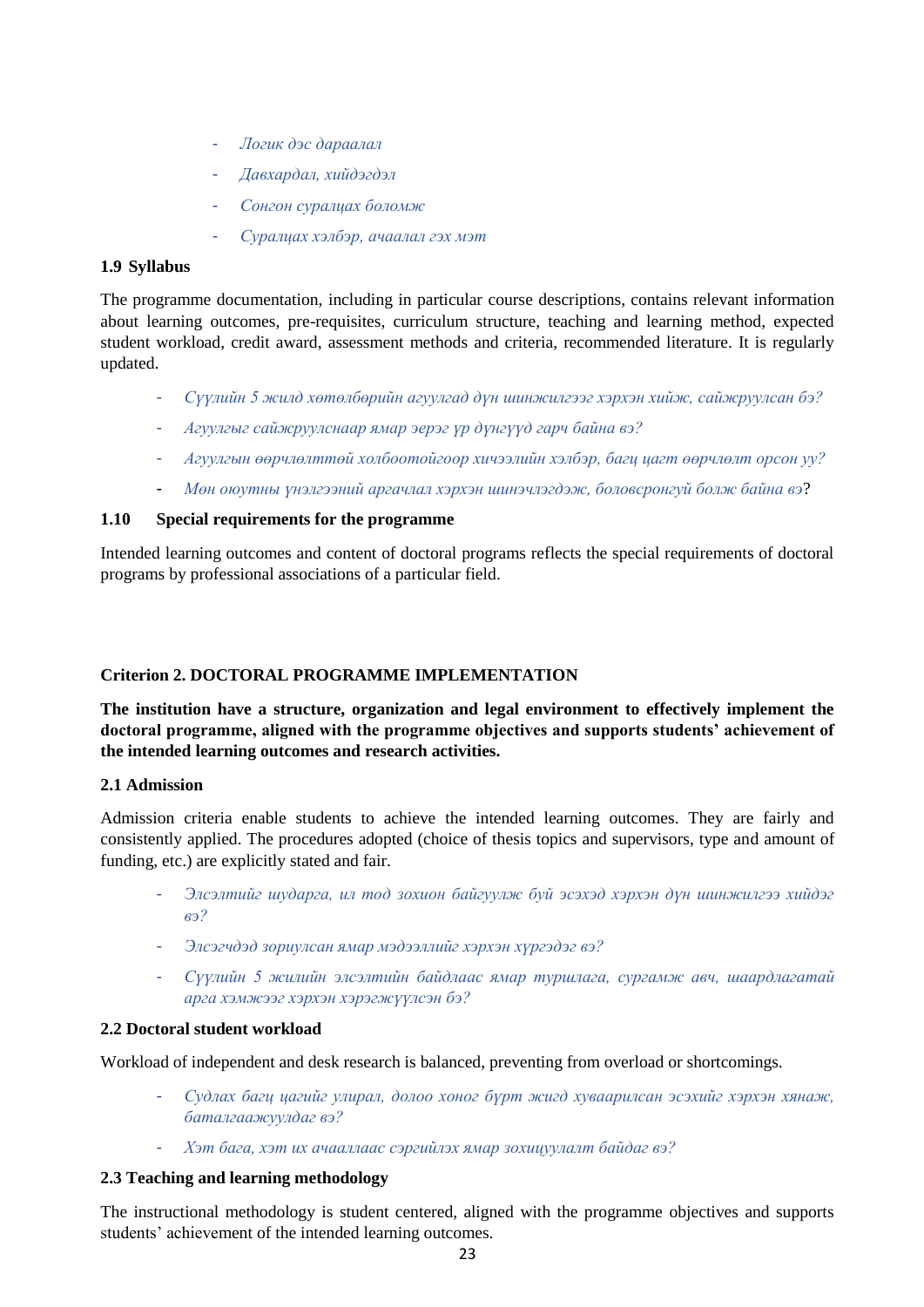- *Судалгааны болон суралцахуйн арга барилыг хөгжүүлэх талаар ямар бодлого, зохицуулалтыг сүүлийн 5 жилд хэрэгжүүлсэн бэ?*
- *Судалгааны ямар арга зүйг докторантууд эзэмшиж, ашиглаж байна вэ?*
- *Бие даан суралцах болон идэвхтэй суралцах ямар арга барилыг эзэмшиж байна вэ?*

# **2.4 Supervision**

The doctorate includes individual and regular follow-up of doctoral students, with clearly defined, coherent and transparent procedures for doctoral students and thesis supervisors.

- *Удирдагч багшийг сонгох, томилох, үйл ажиллагааг зохицуулах, хянах, дүгнэх журмууд нь үр дүнтэй хэрэгжиж буй эсэхийг хэрхэн үнэлж, баталгаажуулсан вэ?*
- *Сургалт, судалгааны ажлын явц, гүйцэтгэлийг хэрхэн хянаж, идэвхжүүлэх арга хэмжээ, шаардлагатай зохицуулалтыг уян хатан хийх талаар ямар ахиц гарсан бэ?*

# **2.5 Research link, cooperation**

Provisions are made at the level of the programme to increase the collaboration with national and international public and private organizations and higher education institutions. The doctoral programme have established links and partnerships with internal or external research departments and/or organizations. Teachers and doctoral students are involved in research teams.

- *Хөтөлбөрийн үр дүн, докторантын судалгааг дэмжих чиглэлээр хамтын ажиллагааны хүрээнд хэрэгжүүлсэн ажлууд нь ямар үр дүнтэй хэрэгжсэн бэ?*
- *Хамтарсан төсөл, хөтөлбөрүүдэд багш, оюутнуудын оролцоо ямар байна вэ?*

# **2.6 Thesis defence**

Explicit criteria for authorizing thesis defense (producing new knowledge, exploitation of results, validating teaching, mobility, etc.) are communicated to doctoral students and thesis supervisors. Organization rules for thesis defence (composition of the examination board and role of its members, convening notice, manuscript submission, etc.) are communicated to doctoral students and supervisors. These rules are defined in a fair and transparent manner.

- *Холбогдох дүрэм, журам, шалгуурууд нь шударга, ил тод хэрэгжиж байгааг хэрхэн үнэлж, баталгаажуулж байна вэ?*
- *Энэ талаар удирдагч багш, докторантуудын сэтгэл ханамж ямар байна?*
- *Санал, гомдол гарсан бол энэ талаар ямар арга хэмжээ авсан бэ?*

## **2.7 Graduation documents**

Students are provided with a qualification certificate as well as a programme-specific Diploma Supplement in English. These documents provide information on the student's qualifications profile and individual performance as well as the programme learning outcomes, context, level and status of the degree programme with regard to its applicable education system.

- *Who is responsible for preparing and issuing the graduation documents?*
- *Who manages that templates and up-to-date information of individual students?*

# **Criterion 3. DOCTORAL STUDENT ASSESSMENT AND ACHIEVED PROGRAMME OUTCOMES**

**The programme demonstrates the achievement of the intended outcomes. Assessment is fairly and consistently implemented in line with the relevant institutional policies.**

**3.1 Assessment of doctoral students**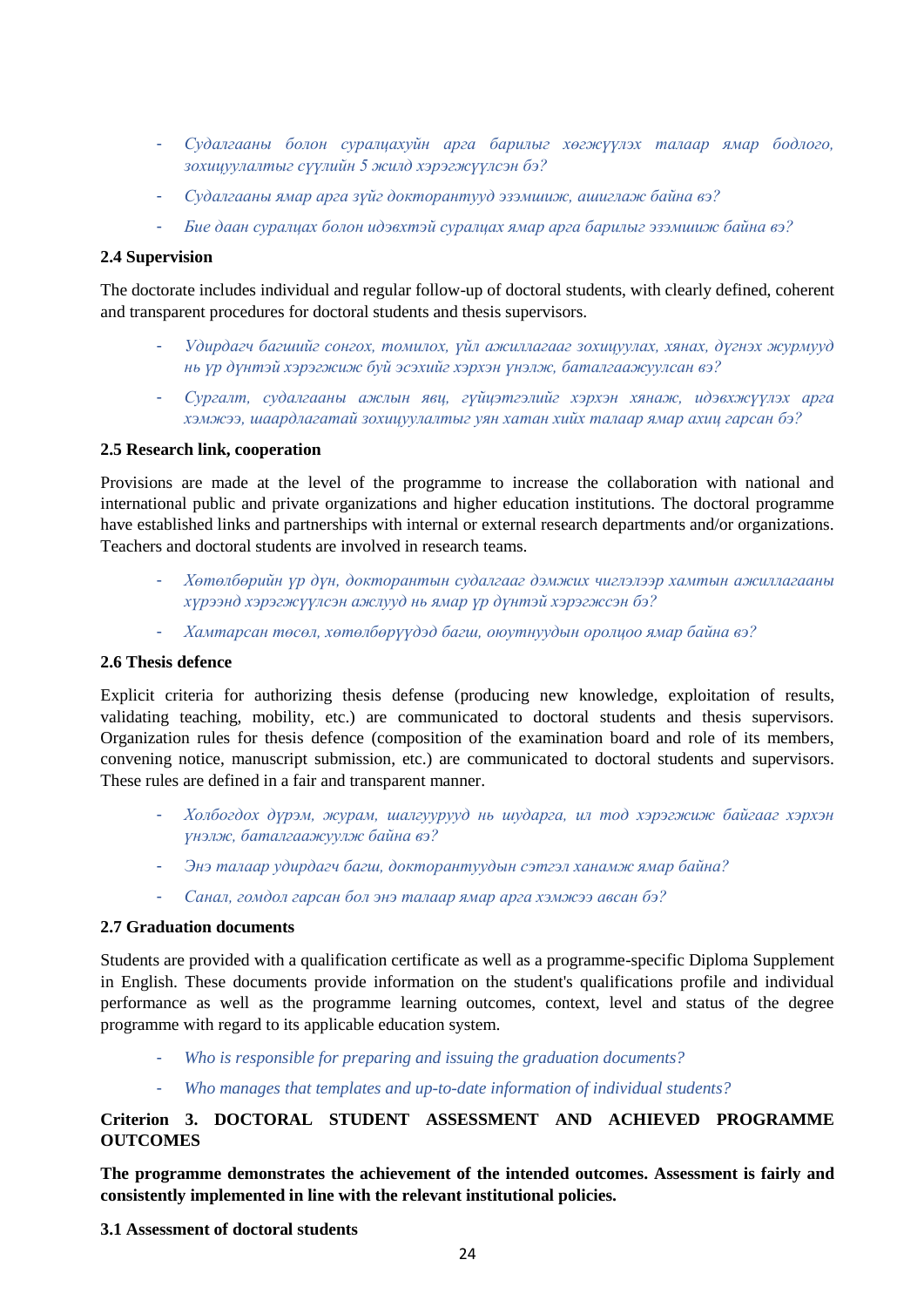Student learning outcomes (knowledge, skills and competency) are systematically assessed with various approaches and methods. Assessment procedure and criteria is directed towards assessing in a fair and transparent manner. Assessment resources including test banks in every course is developed and updated to assess students' knowledge, skills and competency.

- *Суралцахуйн хүрсэн үр дүнг шударга, ил тод үнэлэх тогтолцоог хэрхэн сайжруулж, боловсронгуй болгож байна вэ?*
- *Үнэлгээ, шалгалтын талаарх суралцагчийн санал, гомдлыг хэрхэн шийдвэрлэсэн бэ?*
- *Оюутны сурлагын амжилт, дүнд судалгаа хийж, холбогдох арга хэмжээг авдаг уу?*

## **3.2 Doctoral student progress and recognition of achievements**

Criteria for credit award and student progression are transparent for all relevant stakeholders and are consistently applied at programme level. Rules for the recognition of externally acquired competences and qualifications are applied at programme level.

- *Багц цагийн хүлээн зөвшөөрөх, дүйцүүлэн тооцох журам шударга, ил тод, үр дүнтэй хэрэгжиж байгааг хэрхэн үнэлж, баталгаажуулдаг вэ?*

#### **3.3 Doctoral student support and advice**

The doctorate invites doctoral students to take part in supplementary scientific and/or professional events or actions, such as scientific events, conferences or panel discussions, etc. For each type of action, the methods for access, validation and evaluation, particularly by doctoral students, are defined and communicated.

- *Ямар нэмэлт арга хэмжээнүүдийг тогтмол зохион байгуулсан, ямар үр дүн гарсан бэ?*
- *Үүнд докторантуудын оролцоог дэмжсэн ямар зохицуулалт, дэмжлэг байдаг вэ?*
- *Үндсэн арга хэмжээнүүдээс гадна докторантад ямар дэмжлэг шаардлагатай байгааг судлан, холбогдох арга хэмжээ авдаг уу?*

#### **3.4 Research funding**

The doctorate is based on a transparent thesis funding policy, which is consistent with its objectives and the institution's scientific policy. The policy involves controlled management of this funding.

- *Докторын судалгааг санхүүжүүлэх журам хэрхэн хэрэгжиж байна вэ?*
- *Хамтын ажиллагааны хүрээнд болон бусад эх үүсвэрээс судалгааны санхүүжилтын эх үүсвэр бүрдүүлэх боломж байдаг уу?*

#### **3.5 Scholarship**

Specific rules and regulation to specify the financial resource to fund doctoral students' studies and provide scholarships to them.

- *Сургалтын төлбөрийг хөнгөлөх, чөлөөлөх, тэтгэлэг олгох журмууд хэрхэн хэрэгжиж байна вэ?*
- *Эдгээр нь сурлагын амжилт, суралцахуйн үр дүнг дэмжин, хөгжүүлж байгааг хэрхэн үнэлж, баталгаажуулдаг вэ?*

## **Criterion 4. TEACHING STAFF**

**Teaching staff are both sufficient and suitable in accordance with the characteristics of the doctoral programme, the scientific field and the number of students.**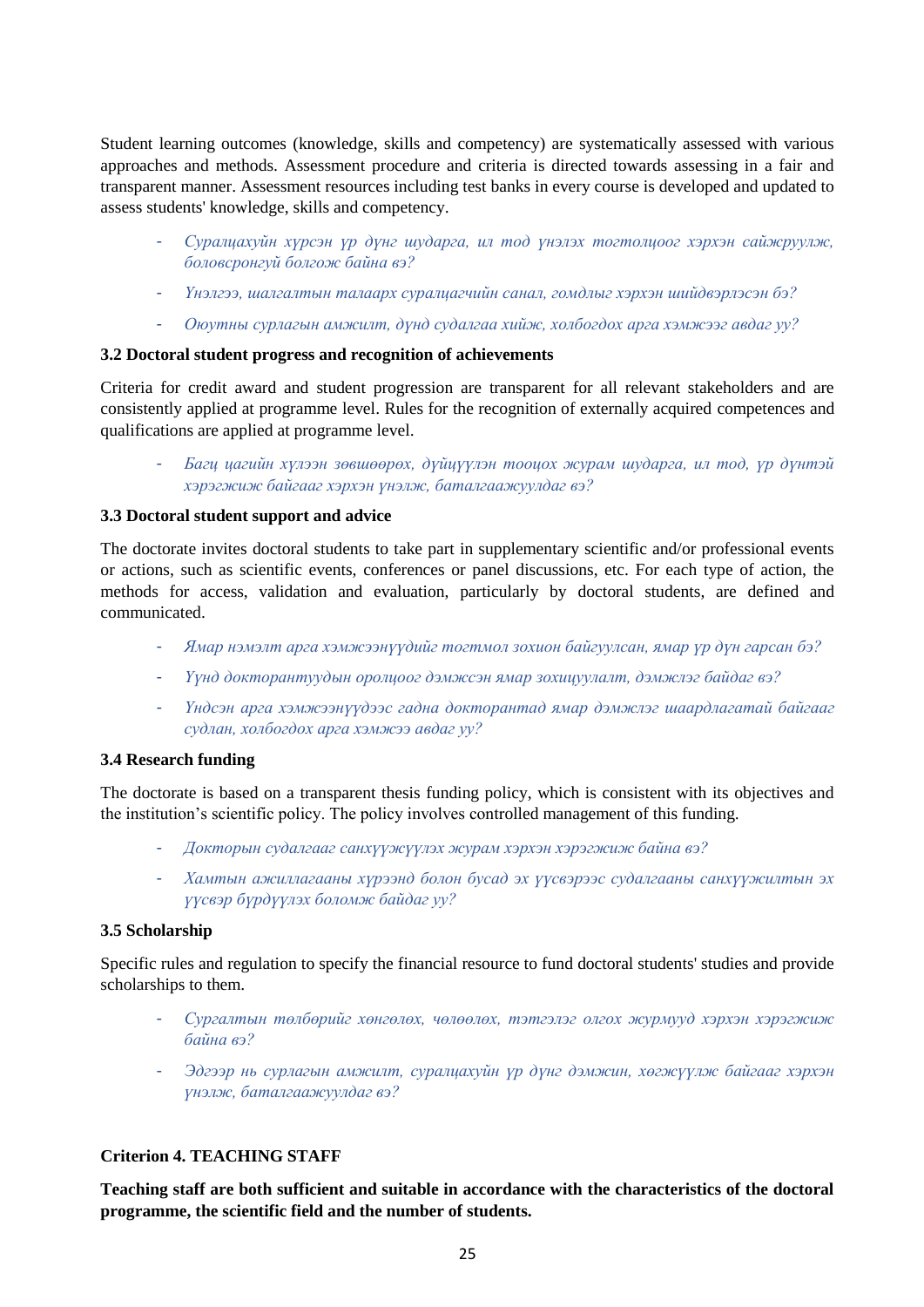# **4.1 Teaching staff**

The teaching staff members involved in the programme have the adequate qualifications with regard to the programme content and didactical competences to enable students to achieve the intended programme outcomes.

- *Чадварлаг багш, судлаачийн нөөцийг бүрдүүлэх чиглэлээр бодлого, төлөвлөлтийг хэрхэн хэрэгжүүлсэн бэ?*
- *Багшийн хангалттай, хүрэлцээтэй нөөцийг хэрхэн бүрдүүлсэн бэ?*
- *Өндөр ур чадвартай багш, судлаачдын тогтвор суурьшилтай ажиллах нөхцлийг хангах талаар ямар арга хэмжээ авч хэрэгжүүлсэн бэ?*

#### **4.2 Teaching staff development**

Systematic professional development mechanism is in place to improve faculty's teaching and research skills and supervision skills of doctoral students.

- *Багш нарын эрдэм шинжилгээ, судалгааны ажлыг дэмжих журам, зохицуулалт нь хэрхэн хэрэгжиж байна вэ?*
- *Судалгааны бүтээлүүдийн тоо, чанарт ахиц гаргахын тулд ямар арга хэмжээ авя, ямар дэмжлэг үзүүлсэн бэ?*
- *Удирдагч багш нарын ур чадварыг ахиулах чиглэлээр санал, санаачлагуудыг хэрхэн дэмжиж байна вэ?*

#### **4.3 Links with research**

Teaching staff members are involved in research relevant to the programme subject area. Results from research are fed into teaching and learning. Where appropriate, students are involved in research activities in the programme subject area.

- *Багш, докторантуудын судалгааны үр дүнг хөтөлбөрийг сайжруулахад хэрхэн ашигладаг вэ?*
- *Хөтөлбөрийг сайжруулах чиглэлээр судалгаа, туршилт хийх санал санаачлагыг хэрхэн дэмждэг вэ?*
- *Үүнд докторантуудын оролцоог хэрхэн идэвхжүүлдэг вэ?*

# **Criterion 5. RESOURSES AND INFORMATION MANAGEMENT SYSTEM**

**Management information system to collect necessary resources, check resource allocations, and performance and make decisions of doctoral programs in order to achieve the learning outcomes and do research.**

#### **5.1 learning and research facilities**

Laboratories and their equipments and library resources are suited to the subject area of the programme. Students have access to facilities and software necessary for the achievement of the intended learning outcomes, also during self-study periods.

- *How satisfied are the participants of the programme with its equipment and facilities?*
- *How does the programme react to bottlenecks in equipment and facilities?*
- *How is it ensured that the books and electronic resources provided by the library are adequate and sufficient for the programme under review?*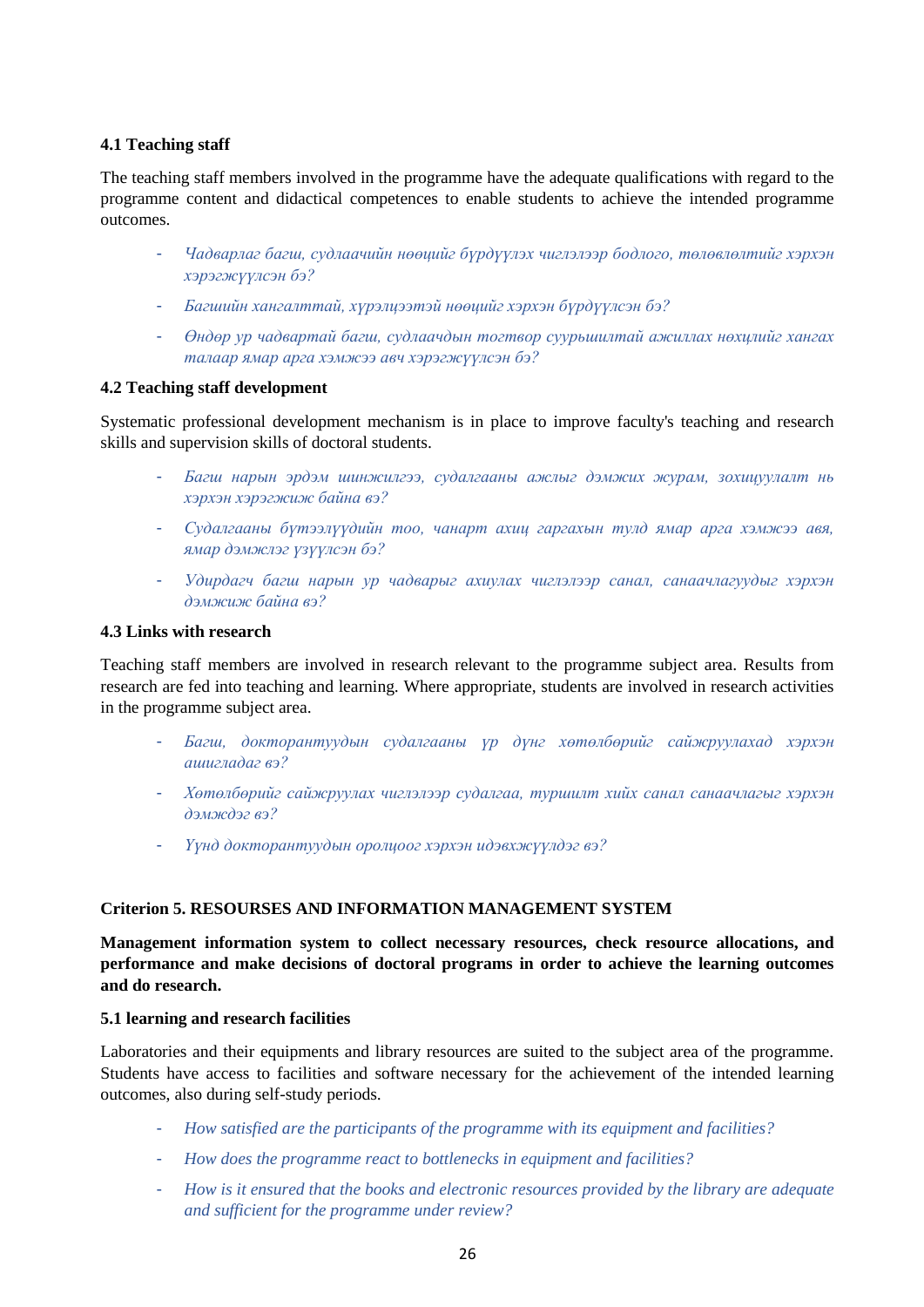# **5.2 Teaching and learning resource materials**

Learning environment has necessary facilities and resources including textbooks for all courses, and teaching and learning materials. Hard and soft copies of necessary resource materials for research work are available for immediate accessibility.

- *How is the concept of student-centered learning applied during the delivery of the programs?*
- *How is it ensured that didactical instruments and methods support the achievement of the intended learning outcomes of the programme?*
- *How is it ensured that all teaching staff members apply the didactical instruments and methods most suitable for the achievement of the intended competences?*

#### **5.3 Information management system**

The institution has in place an information management system for the collection and analysis of data. Data is collected, analysed and used for quality improvement of the doctoral programmes

- *How is it ensured that necessary and meaningful data is produced?*
- *How is the data analysed? How are key performance indicators developed and their achievement monitored?*
- *How is data drawn from statistical analysis and achievement of KPIs used to improve programmes and programme delivery?*

## **5.4 Transparent programme information**

Information about the doctoral programme, including objectives intended learning outcomes, qualification awarded, duration, level, requirements, as well as information about the achieved programme outcomes, including graduates' career paths, are made transparent for all relevant stakeholders. It is regularly updated.

- *How is it ensured that up-to-date information is made available to students and other stakeholders?*
- *What means of communication are used?*
- *How is it ensured that course descriptions are up-to-date and contain all relevant information for students?*

# **5.5 Financial resourses**

The doctoral programme possess and maintain reliable financial resources from multiple sources to support the implementation, monitoring and improvement of the programmes.

- *What provisions are made to generate income from diverse sources where appropriate?*
- *How are stakeholders' needs taken into account?*
- *How does the financial management ensure transparent provision of financial transactions?*
- *How is compliance with national financial regulations ensured?*

## **Criterion 6. QUALITY ASSURANCE**

**The doctoral programme is subject to regular internal and external quality assurance mechanisms directed at continuous development with the involvement of stakeholders.**

## **6.1 Internal quality assurance and enhancement**